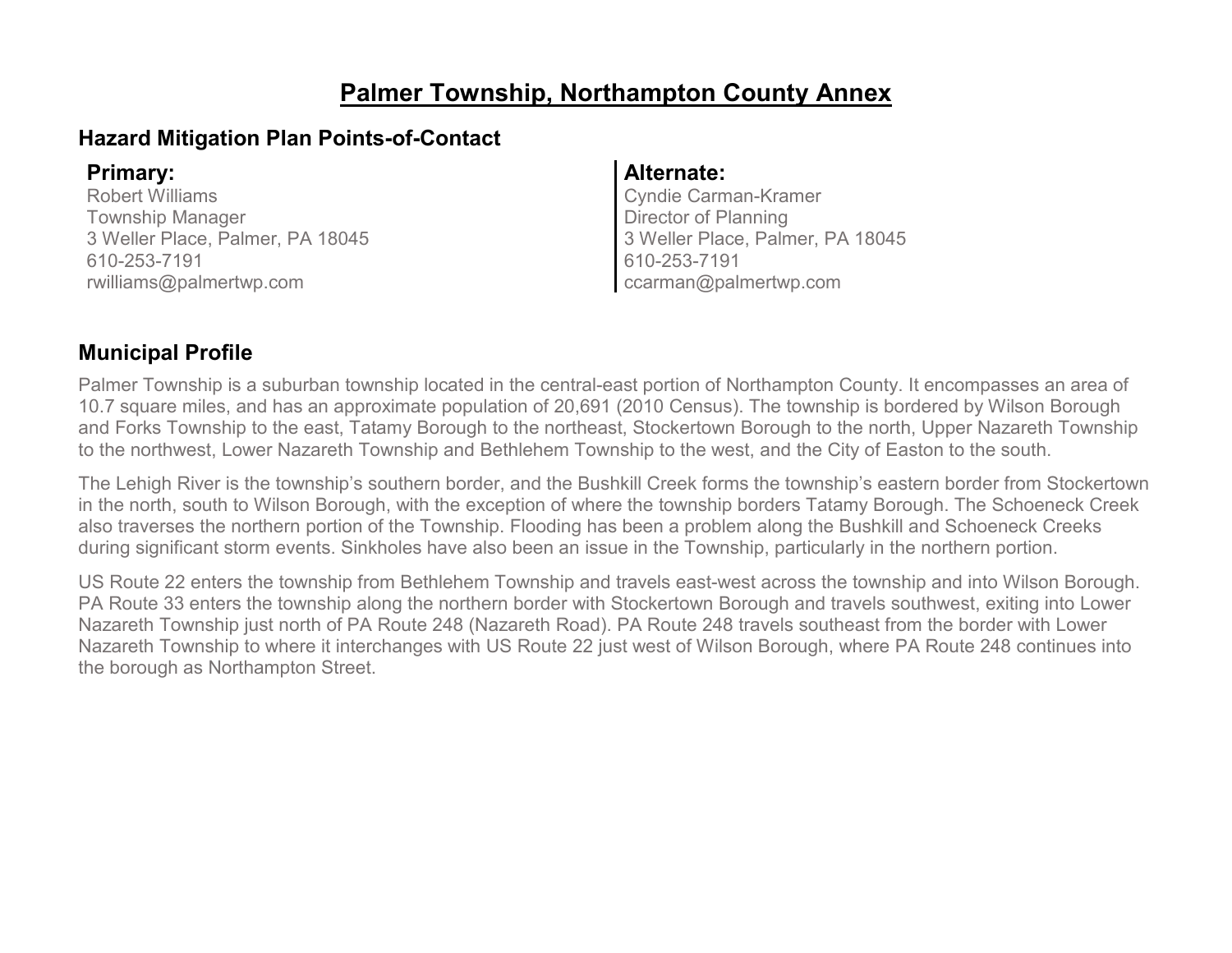#### **Municipal Participation**

1. Identify municipal stakeholders to be involved in the planning process such as, floodplain administrator, public works, emergency management, engineers, planners, etc., and include their specific role in the process.

| Robert Williams, Township Manager           | James Raudenbush, Zoning Officer           |
|---------------------------------------------|--------------------------------------------|
| <b>Role: Administration</b>                 | Role: Floodplain Administrator             |
| Cynthia Carman Kramer, Director of Planning | Thomas Adams, Director of Public Works     |
| Role: Planning                              | <b>Role: Public Works</b>                  |
| Stephen Gallagher, Fire Commissioner        | Scott Kistler, Public Works Superintendent |
| Role: Emergency Management Coordinator      | <b>Role: Public Works</b>                  |

2. Identify community stakeholders such as; neighborhood groups, religious groups, major employers / businesses, etc., that will be informed and / or involved in the planning process and describe how they will be involved.

Discussion with Planning Commission and Board of Supervisors Notification to major developers / landowners and major employers / businesses

3. Describe how the public **will be engaged** in the current planning process examples, newsletters, social media, etc., **and how they were engaged** since the 2013 Hazard Mitigation Plan.

Palmer Township plans to utilize the following during the current planning process: newsletter, Facebook, township website and Nixle. During the last update, the public was informed through the website and newsletter.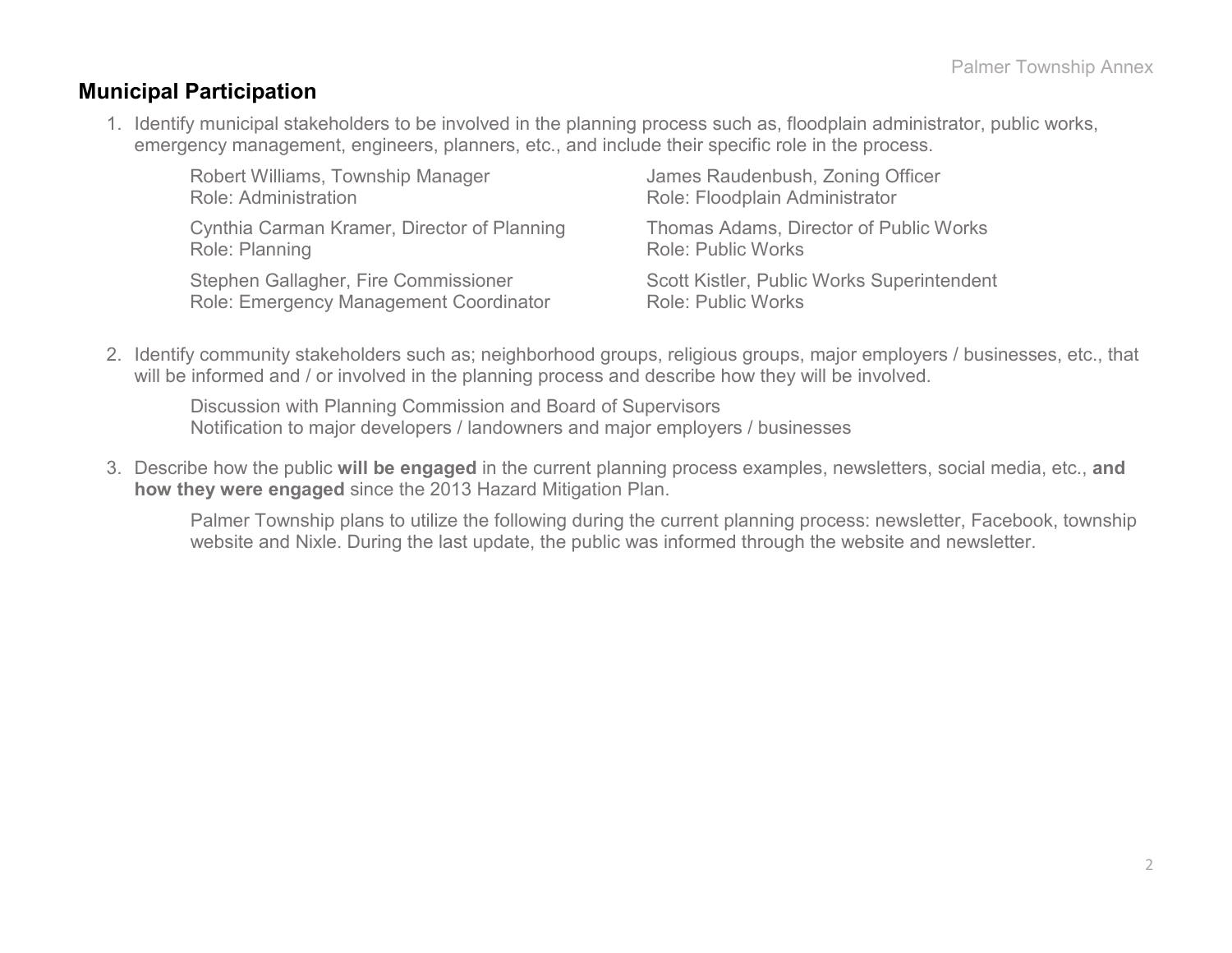# **Compliance with the National Flood Insurance Program (NFIP)**

| <b>Topic</b>                                                                                                                                      | Identify source of information, if<br>different from the one listed.  | <b>Additional Comments</b>                                                                                                                                               |
|---------------------------------------------------------------------------------------------------------------------------------------------------|-----------------------------------------------------------------------|--------------------------------------------------------------------------------------------------------------------------------------------------------------------------|
| <b>1. Staff Resources</b>                                                                                                                         |                                                                       |                                                                                                                                                                          |
| Is the Community Floodplain Administrator (FPA) or NFIP Coordinator certified?                                                                    | <b>Community FPA</b>                                                  | <b>No</b>                                                                                                                                                                |
| Is floodplain management an auxiliary function?                                                                                                   | <b>Community FPA</b>                                                  | Yes                                                                                                                                                                      |
| Provide an explanation of NFIP administration services (e.g., permit review,<br>GGIS, education or outreach, inspections, engineering capability) | <b>Community FPA</b>                                                  | Permit Review, education,<br>engineering                                                                                                                                 |
| What are the barriers to running an effective NFIP program in the community, if<br>any?                                                           | <b>Community FPA</b>                                                  | Staff time                                                                                                                                                               |
| 2. Compliance History                                                                                                                             |                                                                       |                                                                                                                                                                          |
| Is the community in good standing with the NFIP?                                                                                                  | State NFIP Coordinator, FEMA NFIP<br>Specialist, or community records | Yes                                                                                                                                                                      |
| Are there any outstanding compliance issues (i.e., current violations)?                                                                           |                                                                       | <b>No</b>                                                                                                                                                                |
| When was the most recent Community Assistance Visits (CAV) or Community<br>Assistance Contact (CAC)?                                              |                                                                       | Unknown                                                                                                                                                                  |
| Is a CAV or CAC scheduled or needed?                                                                                                              |                                                                       | Yes                                                                                                                                                                      |
| 3. Regulation                                                                                                                                     |                                                                       |                                                                                                                                                                          |
| When did the community enter the NFIP?                                                                                                            | <b>NFIP Community Status Book</b>                                     | 12/28/1976                                                                                                                                                               |
| Are the Flood Insurance Rate Maps (FIRMs) digital or paper? How are residents<br>assisted with mapping?                                           | <b>Community FPA</b>                                                  | Both, Residents are helped in person<br>or via email                                                                                                                     |
| Do floodplain regulations meet or exceed FEMA or State minimum requirements?<br>If so, in what ways?                                              | <b>Community FPA</b>                                                  | <b>Meet FEMA Requirements</b>                                                                                                                                            |
| Describe the permitting process                                                                                                                   | Community FPA, State, FEMA NFIP                                       | Floodplain development permit<br>application is required. Application<br>reviewed by Floodplain<br>Administrator, County Conservation<br>District and Township Engineer. |
| <b>4. Insurance Summary</b>                                                                                                                       |                                                                       |                                                                                                                                                                          |
| How many NFIP policies are in the community?<br>What is the total premium and coverage?                                                           | State NFIP Coordinator or<br><b>FEMA NFIP Specialist</b>              | Unknown                                                                                                                                                                  |
| How many claims have been paid in the community? What is the total amount of<br>paid claims? How many substantial damage claims have there been?  | FEMA NFIP or Insurance Specialist                                     | Unknown                                                                                                                                                                  |
| How many structures are exposed to flood risk within the community?                                                                               | <b>Community FPA or GIS Analyst</b>                                   | 165                                                                                                                                                                      |
| Describe any areas of flood risk with limited NFIP policy coverage                                                                                | Community FPA or<br><b>FEMA Insurance Specialist</b>                  | Unknown                                                                                                                                                                  |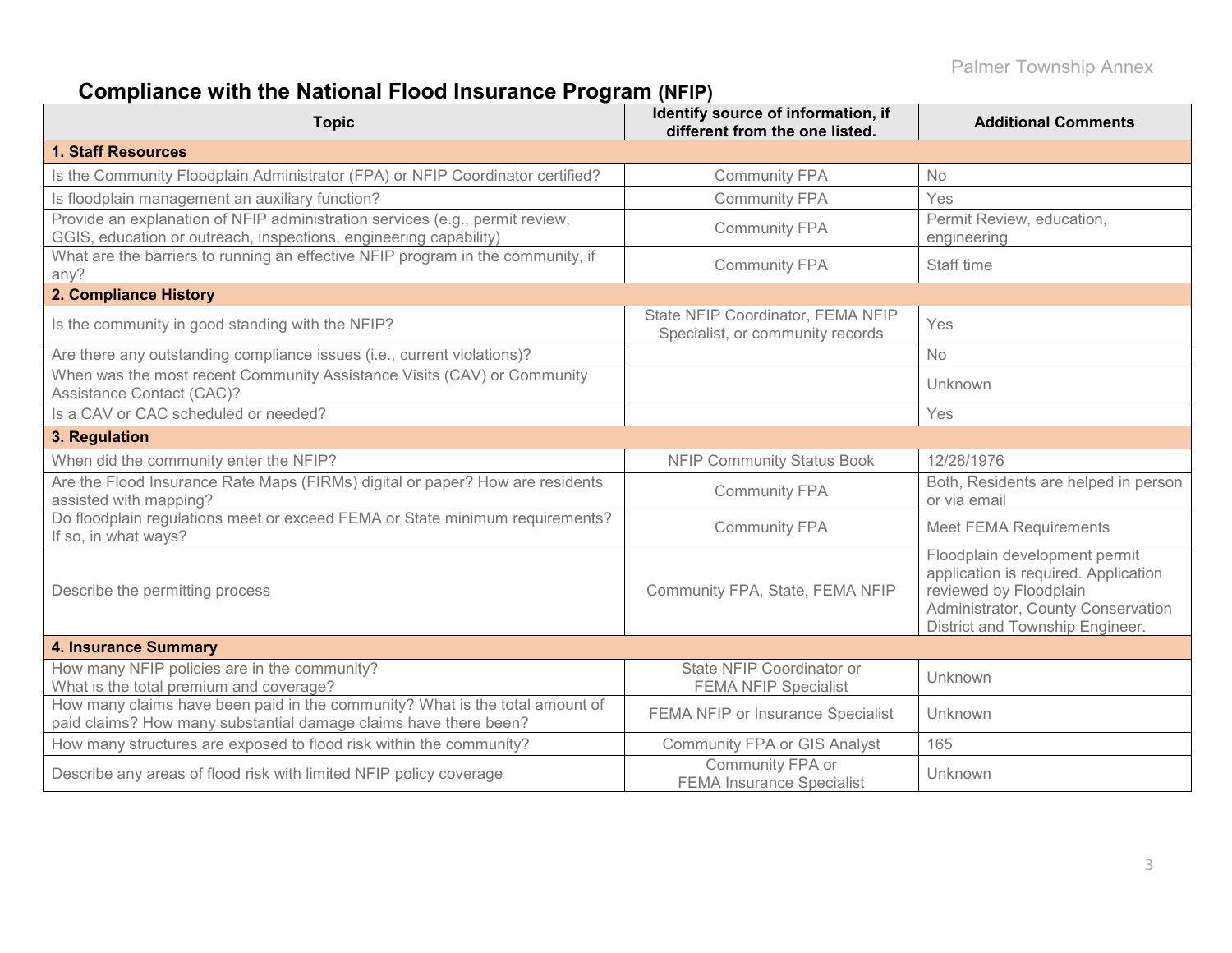#### **Compliance with the National Flood Insurance Program (NFIP) –** *continued*

| <b>Topic</b>                                                                            | Identify source of information, if<br>different from the one listed.     | <b>Additional Comments</b> |
|-----------------------------------------------------------------------------------------|--------------------------------------------------------------------------|----------------------------|
| 5. Community Rating System (CRS)                                                        |                                                                          |                            |
| Does the community participate in CRS?                                                  | Community FPA, State, or FEMA NFIP                                       | No.                        |
| If so, what is the community's CRS Class Ranking?                                       | Flood Insurance Manual<br>(http://www.fema.gov/floodinsurancemanual.gov) | N/A                        |
| What categories and activities provide CRS points and how can the Class be<br>improved? |                                                                          | N/A                        |
| Does the plan include CRS planning requirements?                                        | Community FPA, FEMA CRS<br>Coordinator, or ISO representative            | N/A                        |

#### **Community Assets**

Community assets are defined to include anything that is important to the character as well as the function of a community, and can be described in four categories, they are; people, economy, natural environment and built environment. Please identify the community assets and location under each category.

- **1. People**
	- Concentrations of vulnerable populations such as the elderly, physically or mentally disabled, non-English speaking, and the medically or chemically dependent.

Grandview Apartments HCR Manor Care

 Types of visiting populations where large numbers of people are concentrated such as visitors for special events and students.

Palmer Community Day Event – annually in August at Fairview Park Easton High School Bonfire Special Event – annually; day before Thanksgiving Charles Chrin Community Center in Palmer Township Palmer Park Mall St. Janes Church Easton Area High School Palmer Elementary School Tracy Elementary School Easton Area Academy Multiple township wide athletic fields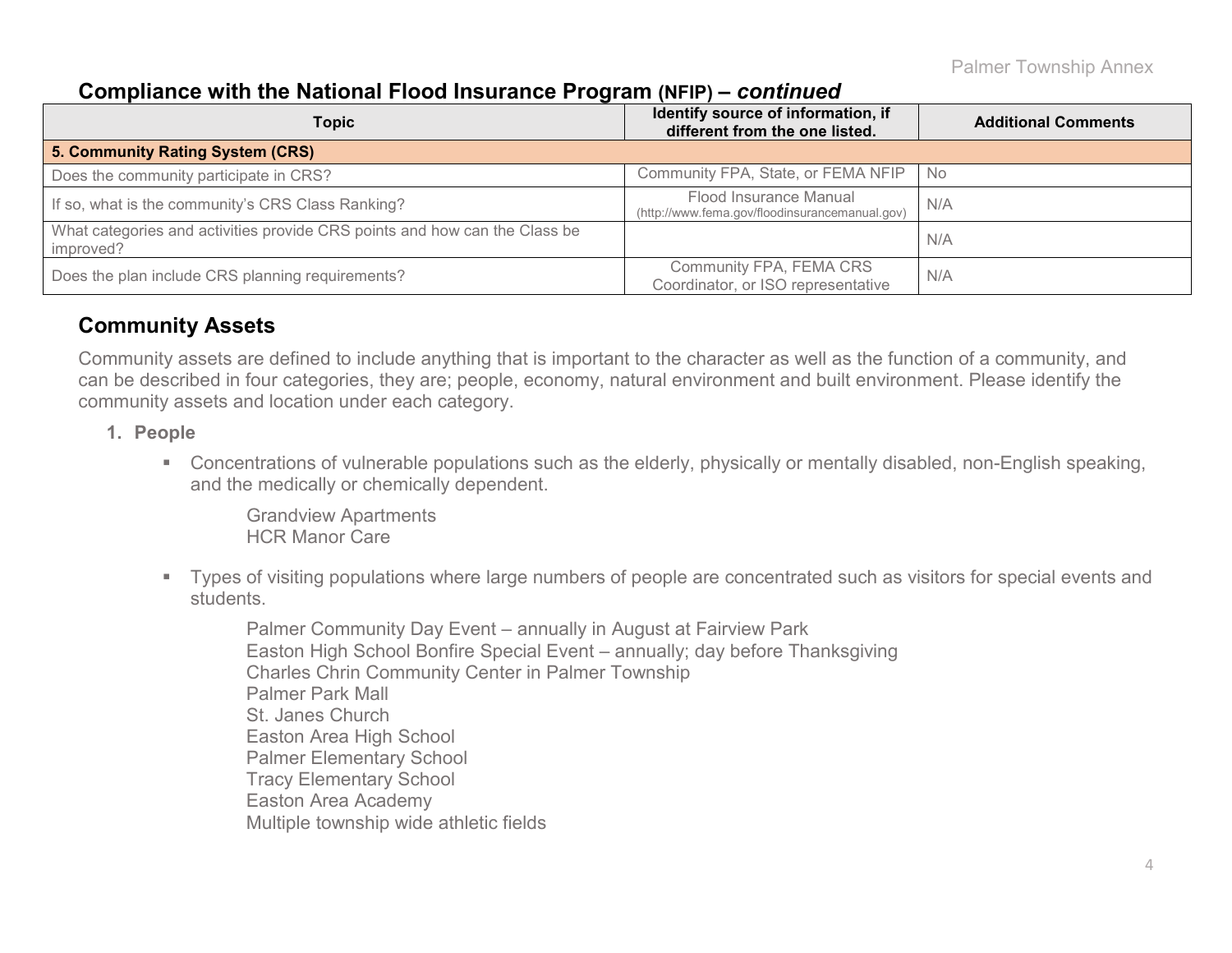#### **Community Assets –** *continued*

#### **2. Economy**

Major employers, primary economic sectors such as agriculture and commercial centers where losses would have a severe impact on the community.

| <b>Amazon Fulfillment Center</b> | 25th Street Shopping Center            |
|----------------------------------|----------------------------------------|
| <b>XPO Logistics</b>             | Palmer Town Center - Giant, Home Depot |
| Majestic Athletic                | <b>William Penn Plaza</b>              |
| <b>HCR Manor Care</b>            | <b>Palmer Super Center</b>             |
| Raub's Farm                      | <b>Palmer Park Mall</b>                |
| <b>UPS</b>                       | Lulus                                  |
| iHerb                            | <b>MCS</b> Industries                  |

#### **3. Natural Environment**

Those areas / features that can provide protective functions that reduce the magnitude of hazard events such as, wetlands or riparian areas, and other environmental features important to protect.

Riparian Area at Mill Race Park Natural Wetlands behind Suburban EMS Lehigh River Shad Ladders Easton Area High School Riparian Area and Pond Multiple Retention Ponds Entire Bike Trail System (access for first responders)

#### **4. Built Environment**

 Existing structures such as, concentrations of buildings that may be more vulnerable to hazards based on location, age, construction type and / or condition of use.

Easton Area Academy **Hess Wood Recycling** Nazareth Borough Municipal Authority Pallet Express GJ Mills Apartments (serious flooding) Blue Easel Art's Toy Manufacturing (vacant) Tower Products Old trolley station

**Infrastructure systems such as water and wastewater facilities, power utilities, transportation systems,** communication systems, energy pipelines and storage.

| State Route 22                  | State Route 33                                      |
|---------------------------------|-----------------------------------------------------|
| Met ED Power Plant Sub Stations | <b>Natural Gas Transmission Pipelines (several)</b> |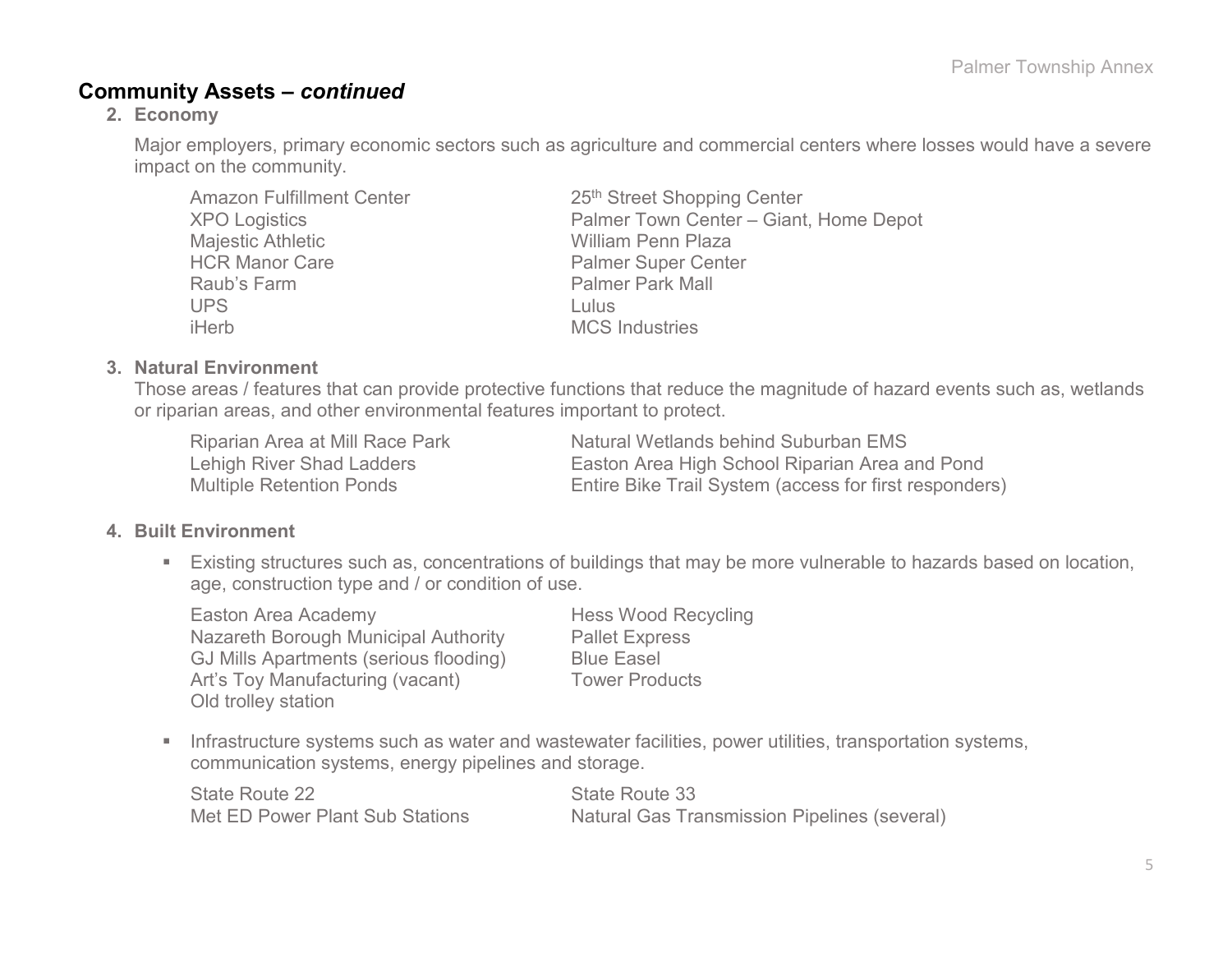#### **Community Assets –** *continued*

 High potential loss facilities such as, dams, locations that house hazardous materials, military and / or civilian defense installations.

Dam at Bushkill Creek (Penn Pump Park) Dam at Bushkill Creek (next to the Crayola building)

- Critical facilities such as, hospitals, medical facilities, police and fires stations, emergency operations centers, shelters, schools and airports / heliports.
	- Fire Departments **Police Department** Palmer Elementary School Tracy Elementary School Easton Area Academy

Suburban EMS **Palmer Township Municipal Building** Easton Area High School Charles Chrin Community Center – shelter

Cultural / historical resources such as, museums, parks, stadiums, etc.

Briarcliffe Park **Fairview Park** Fairview Park Howard Lane Park Keystone Park<br>
Labarre Park Clabarre Park Clabarre Park Penn Pump Park Riverview Park Stephens Street Park Village at Mill Race Park Palmer Community Library 1818 Tavern Blue Easel Seipsville Inn Seip House

Old Orchard Park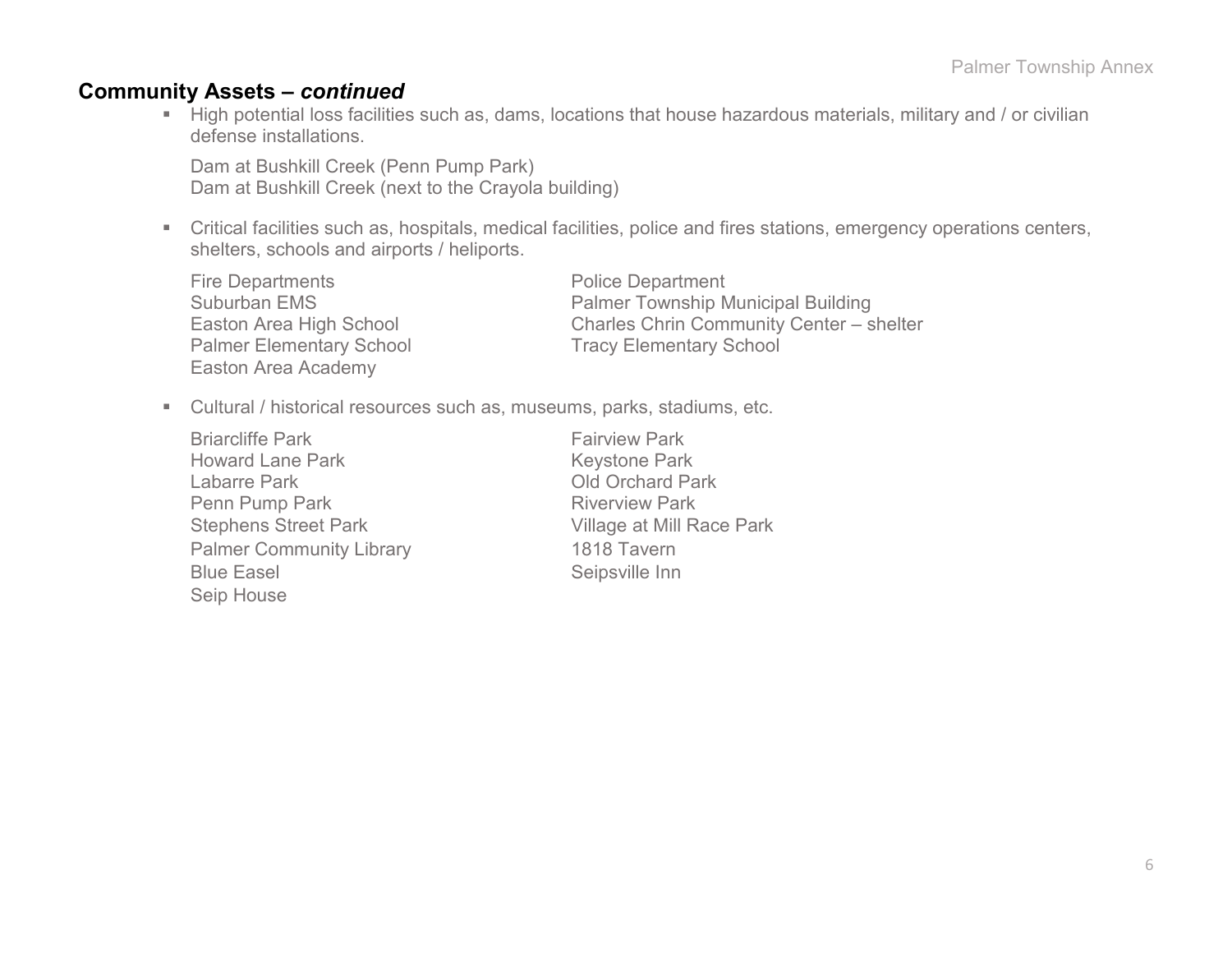# **Capability Assessment**

|                             |                                                                       | <b>Status</b>         |                                                              |                      |                                              | <b>Effect on</b><br><b>Hazard Loss</b>                 | Change                                                 | <b>Has the 2013</b>                                                                   | How can                                                                    |                                      |
|-----------------------------|-----------------------------------------------------------------------|-----------------------|--------------------------------------------------------------|----------------------|----------------------------------------------|--------------------------------------------------------|--------------------------------------------------------|---------------------------------------------------------------------------------------|----------------------------------------------------------------------------|--------------------------------------|
| Capability                  | <b>Regulatory</b><br>✓<br>$\checkmark$ Tools<br>$\checkmark$ Programs | Place<br>$\mathbf{a}$ | <b>Date</b><br><b>Adopted</b><br><b>or</b><br><b>Updated</b> | Development<br>Under | Department /<br><b>Agency</b><br>Responsible | <b>Reduction:</b><br>-Supports<br>-Neutral<br>-Hinders | <b>since 2013</b><br>Plan?<br>+ Positive<br>- Negative | Plan been<br>integrated into<br>the Regulatory<br><b>Tool/Program? If</b><br>so, how? | these<br>capabilities<br>be expanded<br>and<br>improved to<br>reduce risk? | <b>Additional</b><br><b>Comments</b> |
|                             | Comprehensive Plan                                                    | $\times$              | 2018                                                         |                      | Planning                                     | S                                                      | $+$                                                    | Yes, recommends<br>riparian buffer<br>overlays                                        |                                                                            |                                      |
|                             | Capital Improvement Plan                                              |                       |                                                              | $\times$             | Administration                               | S                                                      |                                                        |                                                                                       |                                                                            |                                      |
| Regulatory<br>×<br>Planning | Economic Development Plan                                             |                       |                                                              |                      |                                              |                                                        |                                                        |                                                                                       |                                                                            |                                      |
|                             | Continuity of Operations Plan                                         |                       |                                                              | $\times$             |                                              | S                                                      | $+$                                                    | Yes, recognizes<br>potential hazards                                                  |                                                                            |                                      |
|                             | Stormwater Management Plan /<br>Ordinance                             | $\times$              | 2007                                                         |                      | Public<br>Services,<br>Engineer              | S                                                      |                                                        |                                                                                       |                                                                            |                                      |
|                             | Open Space Management Plan<br>(or Parks/Rec., Greenways Plan)         | $\overline{X}$        | 2020                                                         |                      | Recreation,<br>Planning                      | S                                                      | $+$                                                    | Yes,<br>recommendations<br>for improved<br>stormwater<br>management in<br>parks       |                                                                            |                                      |
|                             | <b>Natural Resource Protection Plan</b>                               |                       |                                                              |                      |                                              |                                                        |                                                        |                                                                                       |                                                                            |                                      |
| $\div$                      | <b>Transportation Plan</b>                                            | $\times$              | 2002                                                         |                      |                                              |                                                        |                                                        |                                                                                       |                                                                            |                                      |
|                             | <b>Historic Preservation Plan</b>                                     |                       |                                                              |                      |                                              |                                                        |                                                        |                                                                                       |                                                                            |                                      |
|                             | Floodplain Management Plan                                            |                       |                                                              |                      |                                              |                                                        |                                                        |                                                                                       |                                                                            |                                      |
|                             | <b>Farmland Preservation</b>                                          |                       |                                                              |                      |                                              |                                                        |                                                        |                                                                                       |                                                                            |                                      |
|                             | <b>Evacuation Plan</b>                                                |                       |                                                              |                      |                                              |                                                        |                                                        |                                                                                       |                                                                            |                                      |
|                             | <b>Disaster Recovery Plan</b>                                         | $\times$              | Updated<br>2017,<br>part of<br><b>EOP</b>                    |                      | Emergency<br>Management                      |                                                        |                                                        |                                                                                       |                                                                            |                                      |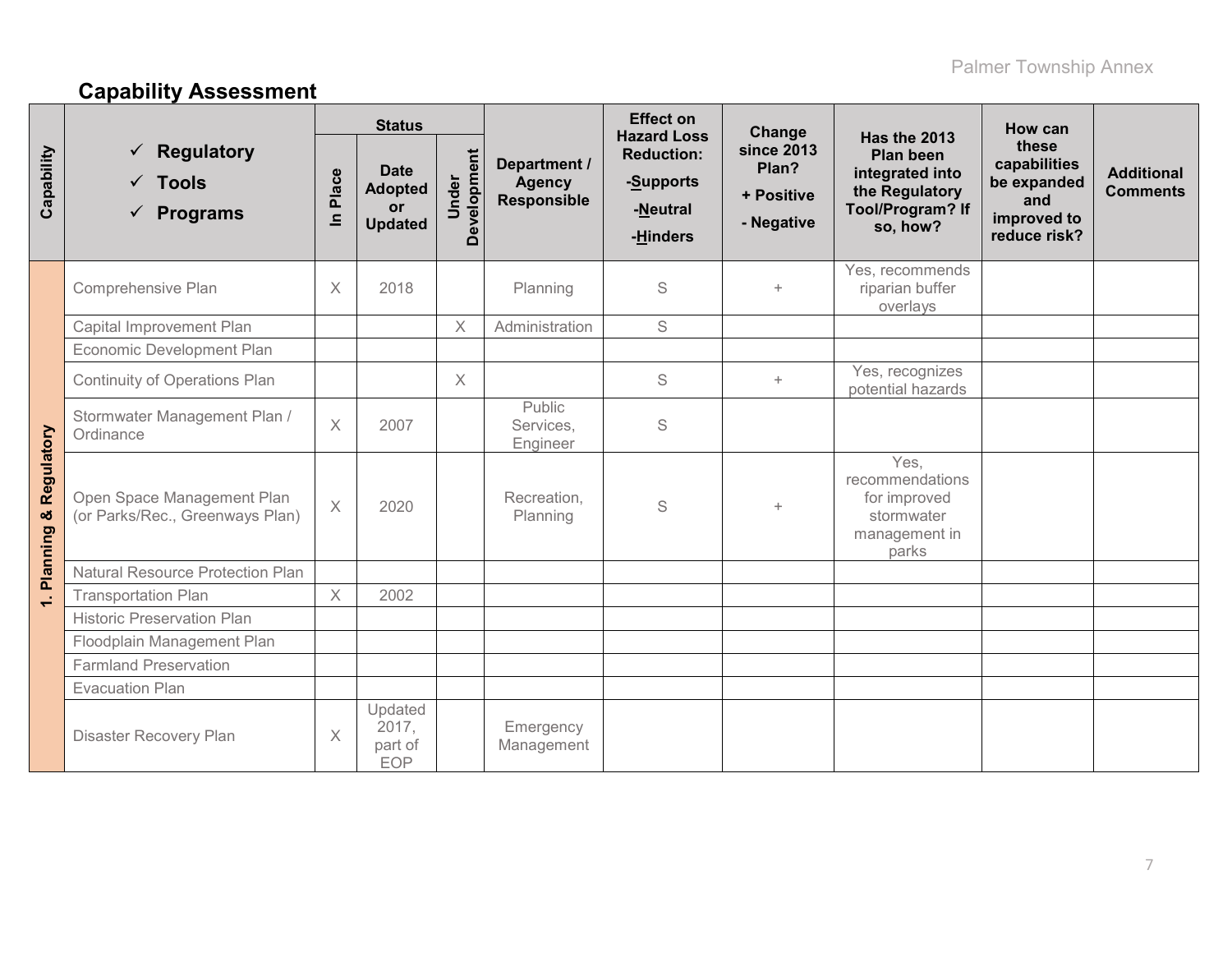|             | $\checkmark$ Regulatory<br>$\checkmark$ Tools<br>$\checkmark$ Programs |          | <b>Status</b>                                                |                      |                                              | <b>Effect on</b>                                                             |                                                               | Has the 2013                                                                                     | How can                                                                    |                                                                                 |
|-------------|------------------------------------------------------------------------|----------|--------------------------------------------------------------|----------------------|----------------------------------------------|------------------------------------------------------------------------------|---------------------------------------------------------------|--------------------------------------------------------------------------------------------------|----------------------------------------------------------------------------|---------------------------------------------------------------------------------|
| Capability  |                                                                        |          | <b>Date</b><br><b>Adopted</b><br><b>or</b><br><b>Updated</b> | Under<br>Development | Department /<br><b>Agency</b><br>Responsible | <b>Hazard Loss</b><br><b>Reduction:</b><br>-Supports<br>-Neutral<br>-Hinders | <b>Change since</b><br>2013 Plan?<br>+ Positive<br>- Negative | Plan been<br>integrated<br>into the<br><b>Regulatory</b><br><b>Tool/Program</b><br>? If so, how? | these<br>capabilities<br>be expanded<br>and improved<br>to reduce<br>risk? | <b>Additional</b><br><b>Comments</b>                                            |
|             | <b>Hazard Mitigation Plan</b>                                          | X        | 10/2018                                                      |                      |                                              |                                                                              |                                                               | N/A                                                                                              |                                                                            |                                                                                 |
| Regulatory  | <b>Emergency Operations Plan</b>                                       | $\times$ | 2003,<br>last<br>updated<br>2019                             | $\times$             |                                              | S                                                                            | $+$                                                           | Yes,<br>recognizes<br>potential<br>hazards                                                       |                                                                            |                                                                                 |
|             | <b>Zoning Regulations</b>                                              | X        | 1994                                                         | $\times$             | Zoning,<br>Planning                          | S                                                                            | $+$                                                           | Yes,<br>establishes<br>riparian buffer<br>overlay<br>districts                                   |                                                                            |                                                                                 |
|             | <b>Floodplain Regulations</b>                                          | $\times$ | 2014                                                         |                      | Zoning                                       | $\mathsf S$                                                                  |                                                               | Yes                                                                                              |                                                                            |                                                                                 |
| ×           | <b>NFIP Participation</b>                                              | X        |                                                              |                      |                                              |                                                                              |                                                               |                                                                                                  |                                                                            |                                                                                 |
|             | <b>Building Code</b>                                                   | $\times$ | PA UCC                                                       |                      | Codes                                        |                                                                              |                                                               |                                                                                                  |                                                                            |                                                                                 |
| 1. Planning | Fire Code                                                              |          |                                                              | X                    | Fire<br>Commissioner                         |                                                                              |                                                               |                                                                                                  |                                                                            | Requires<br>adoption by<br>Board of<br>Supervisors                              |
|             | Other                                                                  | X        |                                                              |                      |                                              |                                                                              |                                                               |                                                                                                  |                                                                            | Carbonate<br>bedrock<br>standards<br>adopted 2003<br>as part of<br><b>SALDO</b> |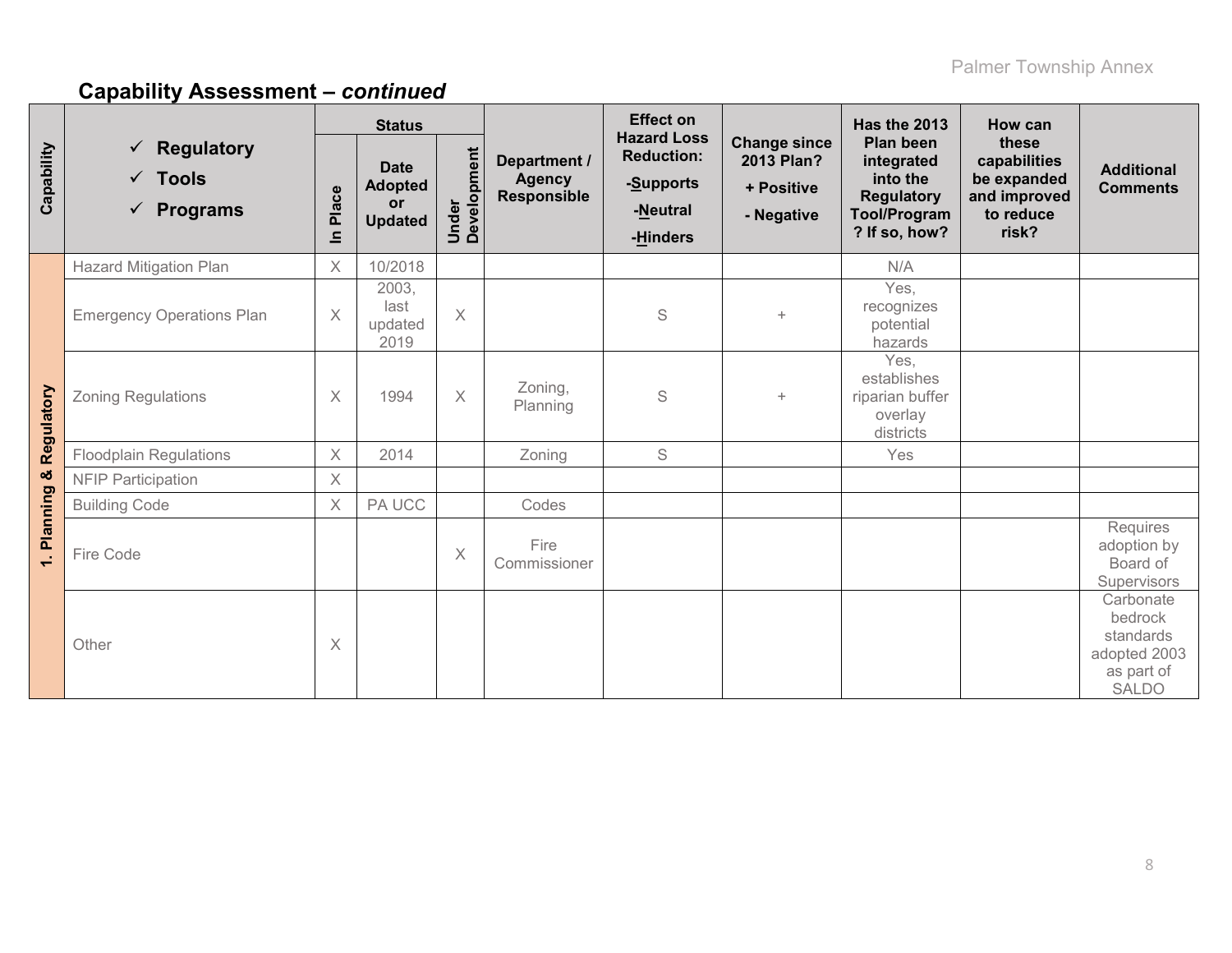| Capability              | $\checkmark$ Staff<br><b>Personnel</b><br>✓<br><b>Resources</b>                                                                  | Yes      | <b>No</b> | Department /<br><b>Agency</b>               | <b>Change since</b><br><b>2013 Plan?</b><br>+ Positive<br>- Negative | How can these<br>capabilities be<br>expanded and<br>improved to<br>reduce risk? | <b>Additional</b><br><b>Comments</b>     |
|-------------------------|----------------------------------------------------------------------------------------------------------------------------------|----------|-----------|---------------------------------------------|----------------------------------------------------------------------|---------------------------------------------------------------------------------|------------------------------------------|
|                         | Planners (with land use / land development knowledge)                                                                            | X.       |           | Planning                                    | <b>No</b>                                                            |                                                                                 |                                          |
|                         | Planners or engineers (with natural and / or human-caused hazards<br>knowledge)                                                  | $\times$ |           | Geotechnical<br>Engineer<br>(consultant)    |                                                                      |                                                                                 |                                          |
|                         | Engineers or professionals trained in building and / or infrastructure<br>construction practices (including building inspectors) | $\times$ |           | Codes,<br>Engineer<br>(consultant)          |                                                                      |                                                                                 |                                          |
| Technology              | <b>Emergency Manager</b>                                                                                                         |          |           | Emergency<br>Management                     | Yes                                                                  |                                                                                 | Fire<br>Commissioner,<br>Chief of Police |
| ×                       | Floodplain administrator / manager                                                                                               | $\times$ |           | Zoning                                      |                                                                      |                                                                                 |                                          |
|                         | Land surveyors                                                                                                                   | X        |           | Engineer<br>(consultant)                    |                                                                      |                                                                                 |                                          |
| Administrative          | Staff familiar with the hazards of the community                                                                                 |          |           | Public Services,<br>Emergency<br>Management |                                                                      |                                                                                 |                                          |
| $\overline{\mathbf{v}}$ | Personnel skilled in Geographical Information Systems (GIS) and /<br>or FEMA's HAZUS program                                     |          |           | Planning                                    |                                                                      |                                                                                 |                                          |
|                         | Grant writers or fiscal staff to handle large / complex grants                                                                   |          |           | Public Services,<br>Emergency<br>Management |                                                                      |                                                                                 |                                          |
|                         | Other                                                                                                                            |          |           |                                             |                                                                      |                                                                                 |                                          |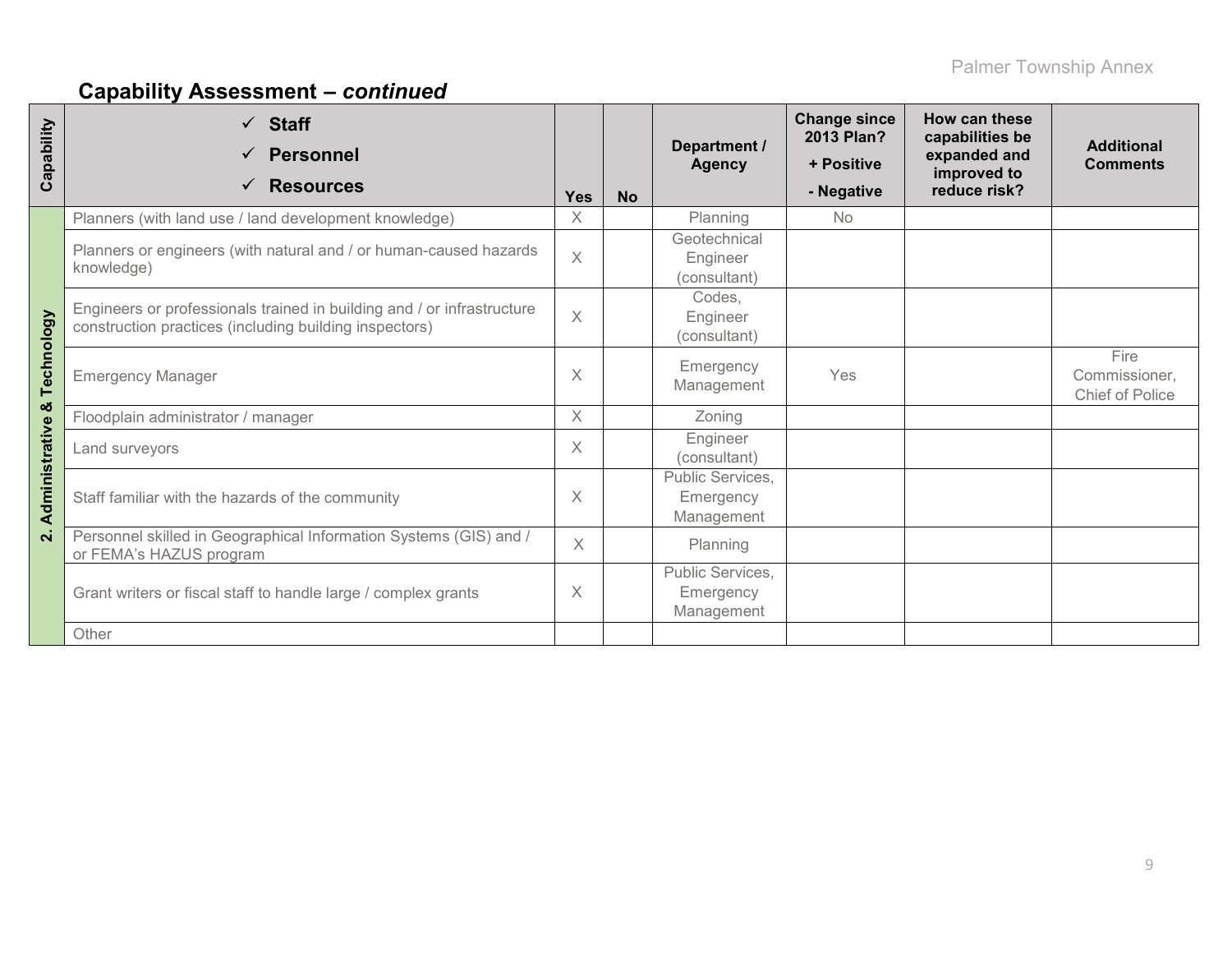| Capability                                              | <b>Yes</b> | <b>No</b> | <b>Department / Agency</b>                   | <b>Change since</b><br>2013 Plan?<br>+ Positive<br>- Negative | How can these<br>capabilities be<br>expanded and<br>improved to<br>reduce risk? | <b>Additional</b><br><b>Comments</b>                     |
|---------------------------------------------------------|------------|-----------|----------------------------------------------|---------------------------------------------------------------|---------------------------------------------------------------------------------|----------------------------------------------------------|
| Capital improvement programming                         | X          |           | Administration                               | <b>No</b>                                                     |                                                                                 |                                                          |
| <b>Community Development Block Grants (CDBG)</b>        |            | $\times$  |                                              | <b>No</b>                                                     |                                                                                 |                                                          |
| Special purposes taxes                                  | $\times$   |           | Administration                               | Yes                                                           |                                                                                 | North End<br>Neighborhood<br><b>Improvement District</b> |
| Gas / Electricity utility fees                          |            | X         |                                              | <b>No</b>                                                     |                                                                                 |                                                          |
| Resources<br>Water / Sewer fees                         | $\times$   |           | Administration, Public<br>Services, Planning | Yes                                                           |                                                                                 | Sewer only                                               |
| Stormwater utility fees                                 |            | $\times$  |                                              | No                                                            |                                                                                 | <b>Under Consideration</b>                               |
| Financial<br>Development impact fees<br>က်              | $\times$   |           |                                              | No                                                            |                                                                                 | Recreation fees,<br>voluntary traffic<br>contributions   |
| General obligation, revenue, and / or special tax bonds | X          |           | Administration                               | No                                                            |                                                                                 |                                                          |
| Partnering arrangements or intergovernmental agreements | $\times$   |           | Emergency<br>Management                      | <b>No</b>                                                     |                                                                                 | <b>Mutual Aid</b>                                        |
| Other                                                   |            | X         |                                              | No                                                            |                                                                                 |                                                          |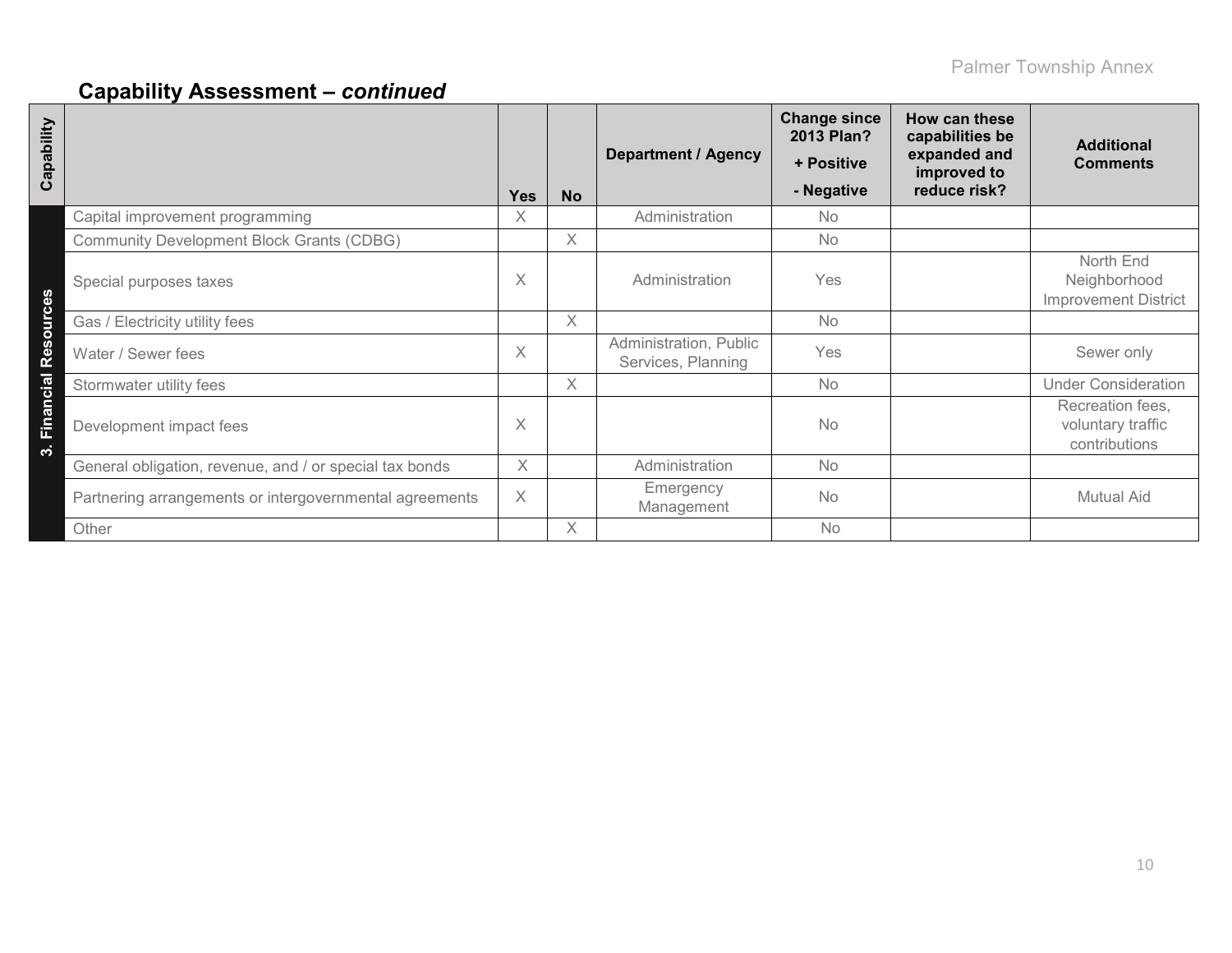| Capability    | Program<br>Organization<br>$\checkmark$                                                                                                                           | Yes      | <b>No</b> | Department /<br><b>Agency</b>                                      | <b>Change since</b><br>2013 Plan?<br>+ Positive<br>- Negative | How can these<br>capabilities be<br>expanded and<br>improved to<br>reduce risk? | <b>Additional Comments</b>                                                                                                                                              |
|---------------|-------------------------------------------------------------------------------------------------------------------------------------------------------------------|----------|-----------|--------------------------------------------------------------------|---------------------------------------------------------------|---------------------------------------------------------------------------------|-------------------------------------------------------------------------------------------------------------------------------------------------------------------------|
|               | <b>Firewise Communities Certification</b>                                                                                                                         | X        |           | Fire Department                                                    | X                                                             |                                                                                 |                                                                                                                                                                         |
|               | <b>StormReady Certification</b>                                                                                                                                   |          |           |                                                                    |                                                               |                                                                                 | <b>Under Consideration</b>                                                                                                                                              |
|               | Natural disaster or safety-related school programs                                                                                                                | X        |           | Fire Department                                                    |                                                               |                                                                                 | Fire Safety Programs to<br><b>Community Educators</b><br>and Daycare Staff                                                                                              |
| Outreach<br>ಯ | Ongoing public education or information programs such<br>as, responsible water use, fire safety, household<br>preparedness, and environmental education.          | X        |           | Fire Department,<br>Environmental<br><b>Steering Committee</b>     |                                                               |                                                                                 | Fire Safety Programs to<br><b>Community Educators</b><br>and Daycare Staff,<br><b>Annual Training</b><br>provided & Establishing<br>environmental education<br>webinars |
| Education     | Public-private partnership initiatives addressing disaster<br>related issues.                                                                                     | $\times$ |           | Emergency<br>Operations                                            | $\times$                                                      |                                                                                 | Active shooter and other<br>emergency drills                                                                                                                            |
| $\vec{r}$     | Local citizen groups or non-profit organizations focused<br>on environmental protection, emergency preparedness,<br>access and functional needs populations, etc. | $\times$ |           | Police and Fire<br>Departments,<br><b>Nurture Nature</b><br>Center | $\times$                                                      |                                                                                 | Program Under<br>Development-<br><b>Received Citizen</b><br>Interest; Investigation<br>Started 2016.<br>Participate in the Create<br>Resilience Project.                |
|               | Other                                                                                                                                                             |          |           |                                                                    |                                                               |                                                                                 |                                                                                                                                                                         |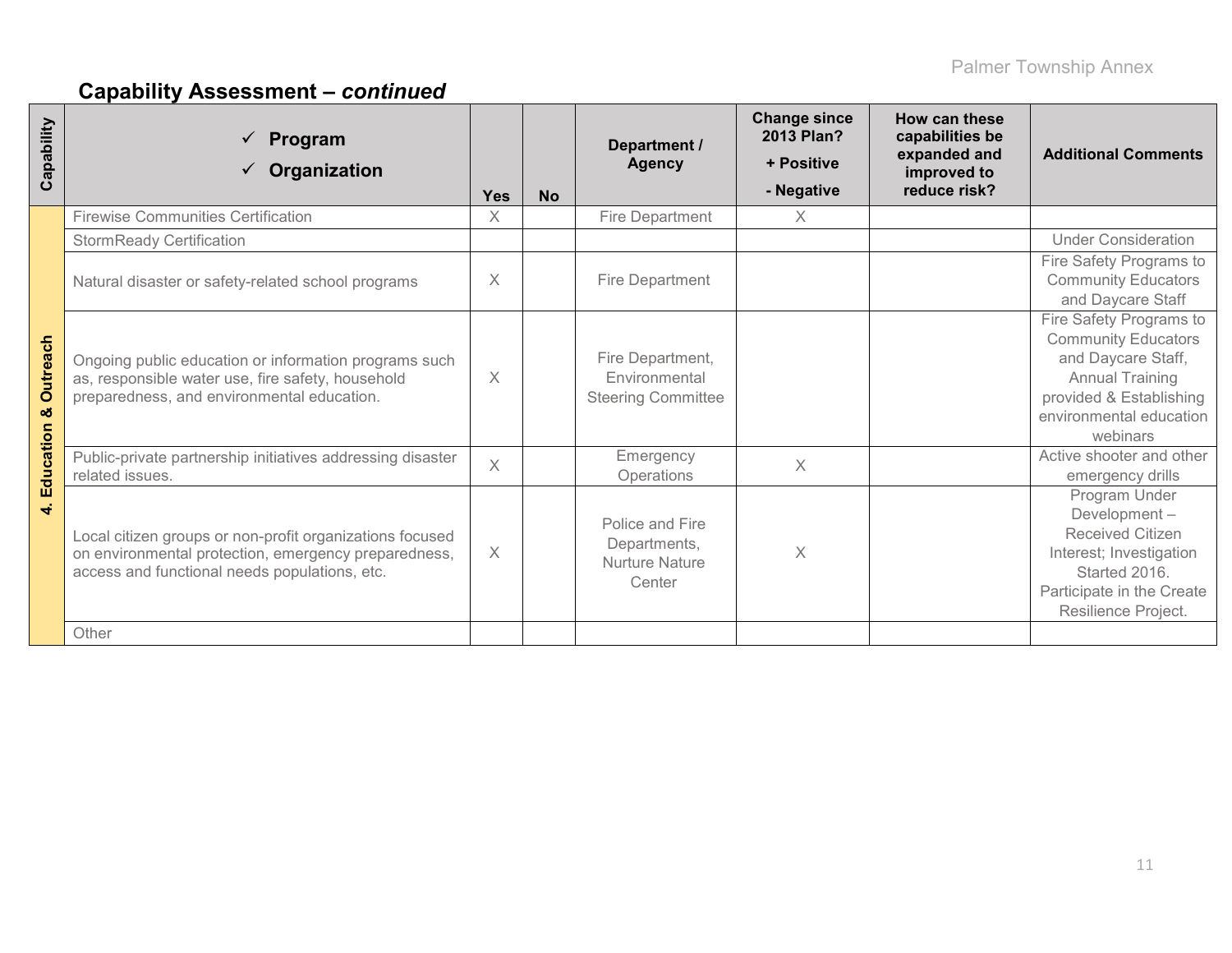| Capability                   |                               |         | <b>Degree of Capability</b> |      | <b>Change since the 2013 Hazard</b><br><b>Mitigation Plan?</b> | <b>Additional Comments</b> |  |
|------------------------------|-------------------------------|---------|-----------------------------|------|----------------------------------------------------------------|----------------------------|--|
|                              |                               | Limited | <b>Moderate</b>             | High | If so, how?                                                    |                            |  |
| ment<br>Self<br>5. Selt<br>m | Planning and Regulatory       |         | Χ                           |      |                                                                |                            |  |
|                              | Administrative and Technical  |         | X                           |      |                                                                |                            |  |
|                              | Financial                     |         | Χ                           |      |                                                                |                            |  |
| ⋖                            | <b>Education and Outreach</b> |         | Χ                           |      |                                                                |                            |  |

### **Known or Anticipated Future Development / Redevelopment**

| Development /<br><b>Property Name</b> | <b>Type of Development</b> | <b>Number of Structures</b> | Location                                        | <b>Known Hazard Zone</b> | <b>Description / Status</b> |
|---------------------------------------|----------------------------|-----------------------------|-------------------------------------------------|--------------------------|-----------------------------|
| <b>GJ Mills</b>                       | Multi-family residential   | 1 (23 dwelling units)       | <b>Bushkill Drive</b>                           | Flooding                 | Proposed                    |
| North End                             | Industrial / Commercial    | 32                          | Route 33, Main Street &<br>Van Buren Road       | Sinkholes, flooding      | Underway                    |
| Northwood Farms                       | Residential                | 137                         | Northwood Avenue, Van<br>Buren Road & Route 248 | Sinkholes                | Underway                    |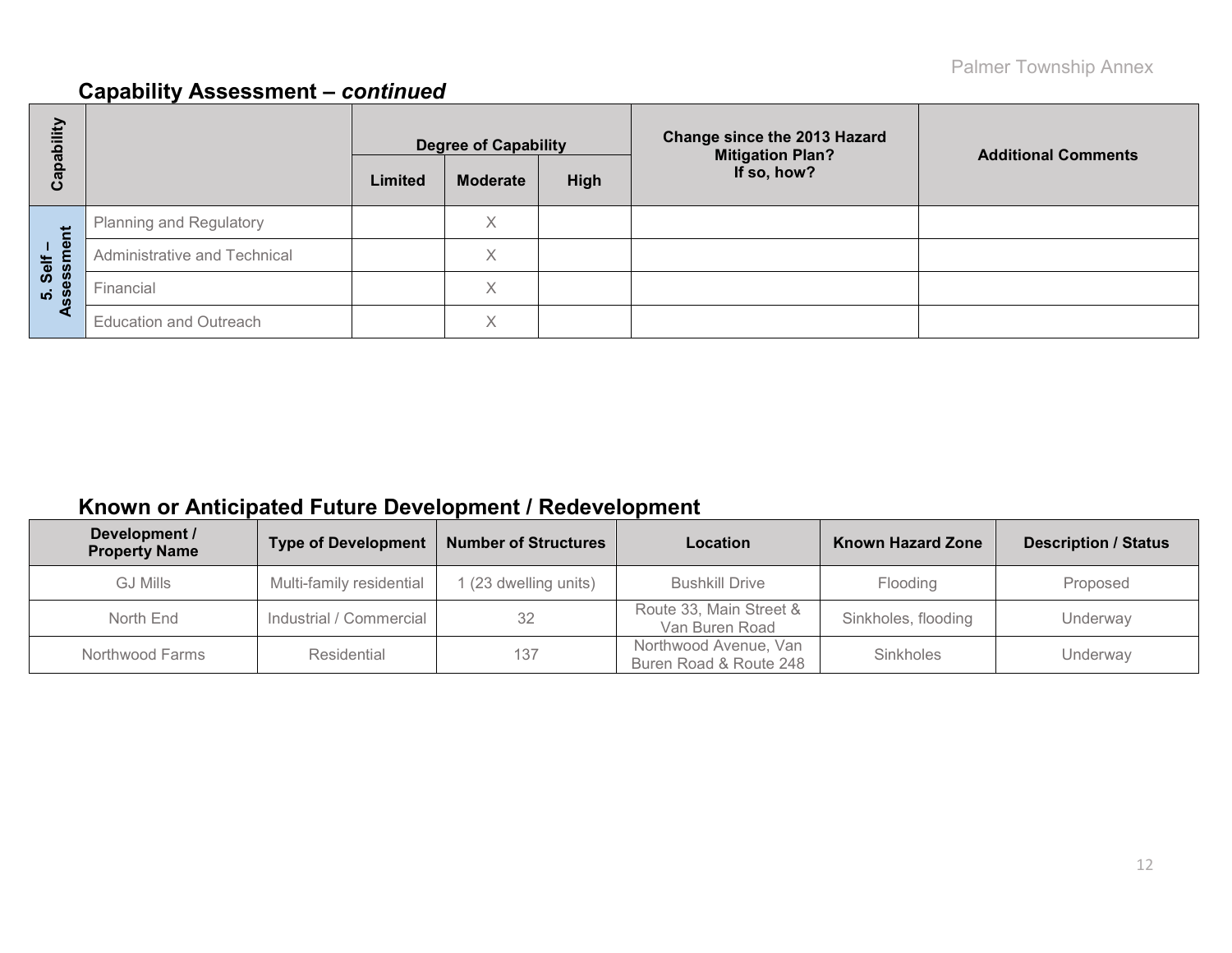# **Natural & Non-Natural Event History Specific to Palmer Township**

| <b>Type of Event and Date(s)</b>                | <b>FEMA Disaster #</b><br>(if applicable) | Local Damage(s) or Loss(es)                                                |
|-------------------------------------------------|-------------------------------------------|----------------------------------------------------------------------------|
| Sinkholes - April $4th$ , 2013                  |                                           | Road damage, utility damage, vehicle damage                                |
| Sinkhole - May $6th$ , 2013                     |                                           | Road damage, utility damage                                                |
| Sinkhole - May $23^{rd}$ , 2013                 |                                           | Road damage, utility damage, vehicle damage                                |
| Hailstorm $-$ June 30 <sup>th</sup> , 2015      |                                           | Roof and siding damages on numerous homes and buildings                    |
| Sinkhole - February 3rd, 2016                   |                                           | Road damage, utility damage, structure damage (2)                          |
| Severe storm and flooding - February 24th, 2016 |                                           | Park damage                                                                |
| Severe thunderstorm - February 23rd, 2017       |                                           | Traffic signal damage                                                      |
| Sinkhole - April 2018                           |                                           | Road damage, utility and infrastructure damage (water and sewer)           |
| Sinkhole - July 2020                            |                                           | Road damage, infrastructure damage (storm sewer)                           |
| Tropical Storm Isaias - August 4th, 2020        | In process                                | Infrastructure damage (sewer & storm sewer)                                |
| COVID-19 Pandemic - March 2020                  | DR-4506-PA                                | <b>Financial Losses</b>                                                    |
| <b>Remnants of Hurricane Ida</b>                | <b>DR-4618-PA</b>                         | Assistance to eligible individuals and families affected by this disaster. |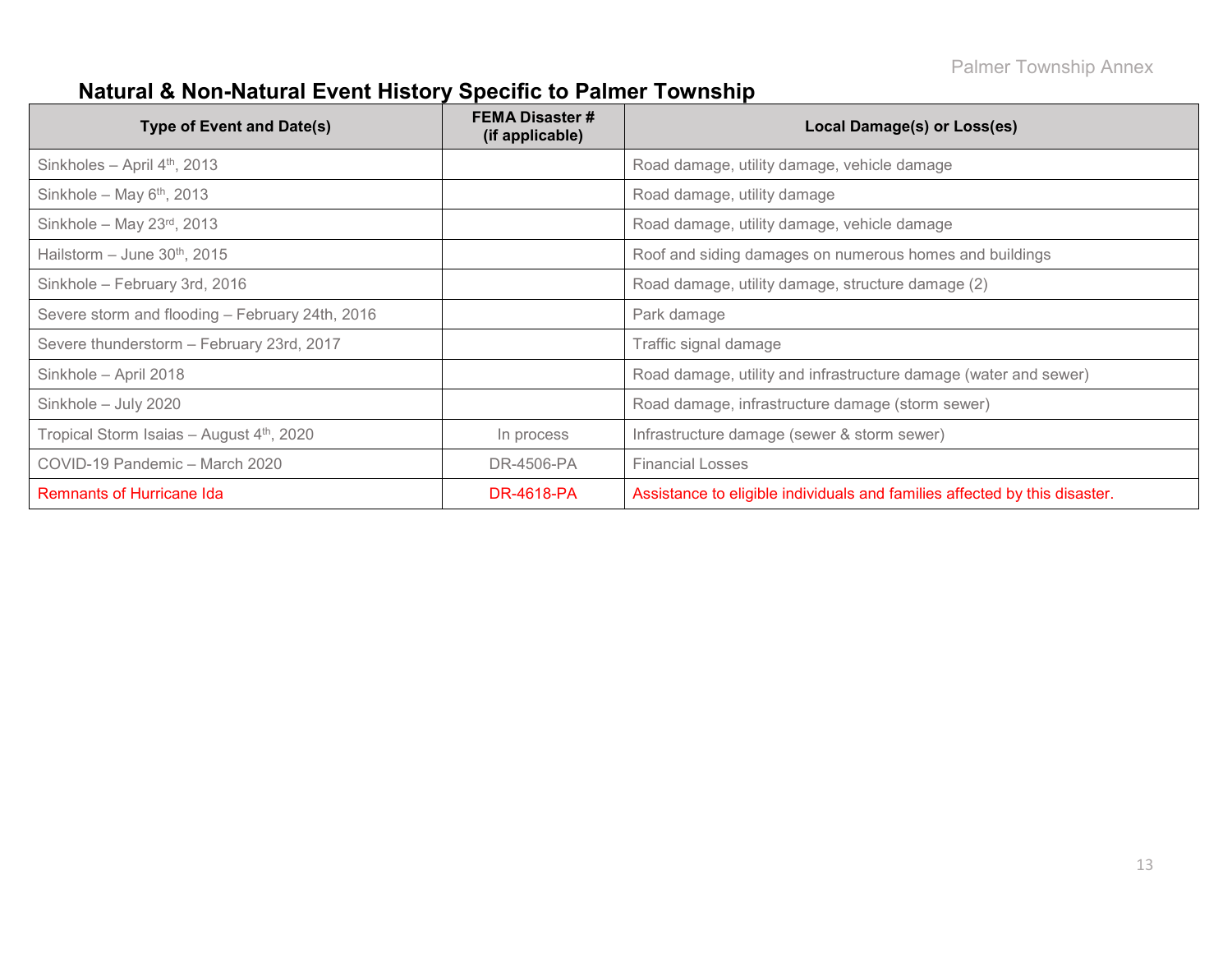# **2013 Municipal Action Plan Status**

|                |                                                                                                                                                                                                                                                                                                                                                                                                                                                                                                                                                                                                        |                                  |                      | <b>Status</b> |           |              |                                                                                     |
|----------------|--------------------------------------------------------------------------------------------------------------------------------------------------------------------------------------------------------------------------------------------------------------------------------------------------------------------------------------------------------------------------------------------------------------------------------------------------------------------------------------------------------------------------------------------------------------------------------------------------------|----------------------------------|----------------------|---------------|-----------|--------------|-------------------------------------------------------------------------------------|
|                | <b>Existing Mitigation Action</b><br>(from 2013 Hazard Mitigation Plan)                                                                                                                                                                                                                                                                                                                                                                                                                                                                                                                                | Progress<br>No Progre<br>Unknown | Progress<br>$\equiv$ | Continuous    | Completed | Discontinued | <b>Additional Comments</b>                                                          |
| $\mathbf 1$    | Retrofit structures located in hazard-prone areas to protect structures from<br>future damage, with repetitive loss and severe repetitive loss properties as<br>priority. Specifically identified are the following:<br>- Tatamy Road near Bushkill Creek<br>Phase 1: Identify appropriate candidates for retrofitting based on cost-<br>effectiveness versus relocation.<br>Phase 2: Where retrofitting is determined to be a viable option, work with<br>property owners toward implementation of that action based on available<br>funding from FEMA and local match availability.                  | $\times$                         |                      |               |           |              |                                                                                     |
| $\overline{2}$ | Purchase, or relocate structures located in hazard- prone areas to protect<br>structures from future damage, with repetitive loss and severe repetitive loss<br>properties as priority. Specifically identified are the following:<br>- Stocker Mill Road near Bushkill Creek<br>Phase 1: Identify appropriate candidates for relocation based on cost<br>effectiveness versus retrofitting.<br>Phase 2: Where relocation is determined to be a viable option, work with<br>property owners toward implementation of that action based on available<br>funding from FEMA and local match availability. | X                                |                      |               |           |              |                                                                                     |
| $\mathbf{3}$   | Maintain compliance with and good-standing in the NFIP including adoption<br>and enforcement of floodplain management requirements (e.g. regulating all<br>new and substantially improved construction in Special Hazard Flood Areas),<br>floodplain identification and mapping, and flood insurance outreach to the<br>community.<br>Further, continue to meet and/or exceed the minimum NFIP standards and<br>criteria through the following NFIP- related continued compliance actions<br>identified as Initiatives 4a-4d (below).                                                                  |                                  |                      |               | X         |              | Ordinance adopted June 24, 2014.<br>Action carried through to the 2018 Action Plan. |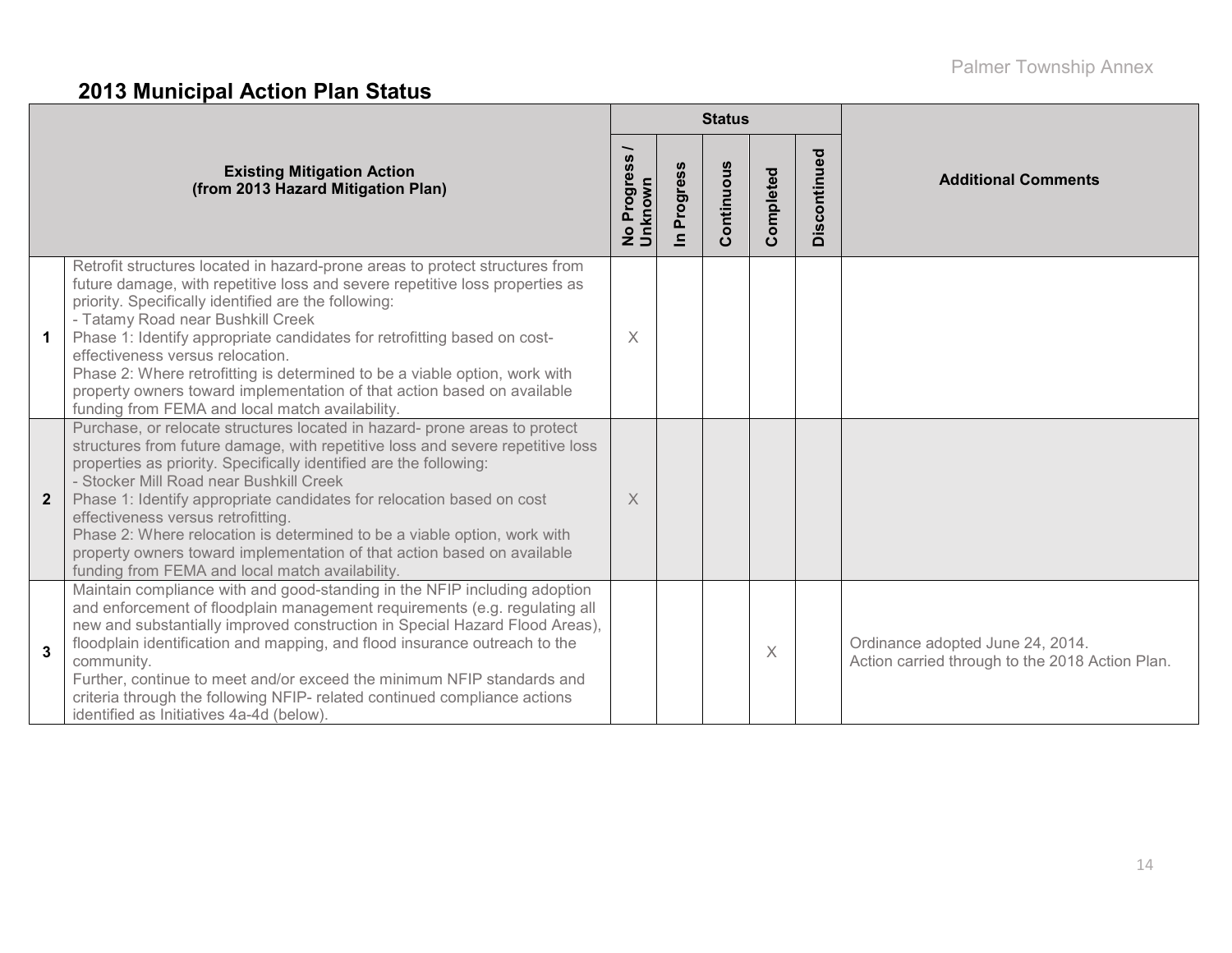# **2013 Municipal Action Plan Status –** *continued*

|                         |                                                                                                                                                                                                                                                                                                                                                                                                                                                                                                                                                                                                                                                                                                                                                                                                                                                                                                                                                                                                                        |                                   |                          | <b>Status</b> |           |              |                                                                                                                  |  |  |
|-------------------------|------------------------------------------------------------------------------------------------------------------------------------------------------------------------------------------------------------------------------------------------------------------------------------------------------------------------------------------------------------------------------------------------------------------------------------------------------------------------------------------------------------------------------------------------------------------------------------------------------------------------------------------------------------------------------------------------------------------------------------------------------------------------------------------------------------------------------------------------------------------------------------------------------------------------------------------------------------------------------------------------------------------------|-----------------------------------|--------------------------|---------------|-----------|--------------|------------------------------------------------------------------------------------------------------------------|--|--|
|                         | <b>Existing Mitigation Action</b><br>(from 2013 Hazard Mitigation Plan)                                                                                                                                                                                                                                                                                                                                                                                                                                                                                                                                                                                                                                                                                                                                                                                                                                                                                                                                                | Progress<br>No Progre:<br>Unknown | Progress<br>$\mathbf{a}$ | Continuous    | Completed | Discontinued | <b>Additional Comments</b>                                                                                       |  |  |
| $\overline{\mathbf{4}}$ | Conduct and facilitate community and public education and outreach for<br>residents and businesses to include, but not be limited to, the following to<br>promote and effect natural hazard risk reduction:<br>a.) Provide and maintain links to the HMP website, and regularly post notices<br>on the municipal website referencing the HMP webpages. b.) Prepare and<br>distribute informational letters to flood vulnerable property owners, explaining<br>the availability of mitigation grant funding to mitigate their properties, and<br>instructing them on how they can learn more and implement mitigation.<br>c.) Use newsletters to better educate the public on flood insurance, sinkhole<br>insurance, the availability of mitigation grant funding, and personal natural<br>hazard risk reduction measures. d.) Work with homeowners associations,<br>civic and business groups to disseminate information on flood insurance,<br>sinkhole insurance, and the availability of mitigation grant funding. |                                   | $\times$                 |               |           |              | Have provided mailings to floodplain property<br>owners and provided information in newsletter<br>and on website |  |  |
| 5                       | Begin the process to adopt higher regulatory standards to manage flood risk<br>(i.e. increased freeboard, cumulative substantial damage/improvements).                                                                                                                                                                                                                                                                                                                                                                                                                                                                                                                                                                                                                                                                                                                                                                                                                                                                 | $\times$                          |                          |               |           |              |                                                                                                                  |  |  |
| $6\phantom{a}$          | Determine if a Community Assistance Visit (CAV) or Community Assistance<br>Contact (CAC) is needed, and schedule if needed.                                                                                                                                                                                                                                                                                                                                                                                                                                                                                                                                                                                                                                                                                                                                                                                                                                                                                            | $\times$                          |                          |               |           |              |                                                                                                                  |  |  |
| $\overline{7}$          | Have designated NFIP Floodplain Administrator (FPA) become a Certified<br>Floodplain Manager through the ASFPM, and pursue relevant continuing<br>education training such as FEMA Benefit-Cost Analysis.                                                                                                                                                                                                                                                                                                                                                                                                                                                                                                                                                                                                                                                                                                                                                                                                               | $\times$                          |                          |               |           |              |                                                                                                                  |  |  |
| 8                       | Participate in the Community Rating System (CRS) to further manage flood<br>risk and reduce flood insurance premiums for NFIP policyholders. This shall<br>start with the submission to FEMA-DHS of a Letter of Intent to join CRS,<br>followed by the completion and submission of an application to the program<br>once the community's current compliance with the NFIP is established.                                                                                                                                                                                                                                                                                                                                                                                                                                                                                                                                                                                                                             | $\times$                          |                          |               |           |              |                                                                                                                  |  |  |
| 9                       | Archive elevation certificates                                                                                                                                                                                                                                                                                                                                                                                                                                                                                                                                                                                                                                                                                                                                                                                                                                                                                                                                                                                         |                                   | $\times$                 |               |           |              |                                                                                                                  |  |  |
| 10                      | Continue to support the implementation, monitoring, maintenance, and<br>updating of this Plan, as defined in Section 7.0                                                                                                                                                                                                                                                                                                                                                                                                                                                                                                                                                                                                                                                                                                                                                                                                                                                                                               |                                   | $\times$                 |               |           |              |                                                                                                                  |  |  |
| 11                      | Complete the ongoing updates of the Comprehensive Emergency<br><b>Management Plans</b>                                                                                                                                                                                                                                                                                                                                                                                                                                                                                                                                                                                                                                                                                                                                                                                                                                                                                                                                 |                                   |                          | $\times$      | X         |              | Action carried through to the 2018 Action Plan.                                                                  |  |  |
| 12                      | Create/enhance/maintain mutual aid agreements with neighboring<br>communities for continuity of operations.                                                                                                                                                                                                                                                                                                                                                                                                                                                                                                                                                                                                                                                                                                                                                                                                                                                                                                            |                                   |                          | $\times$      | $\times$  |              | Action carried through to the 2018 Action Plan.                                                                  |  |  |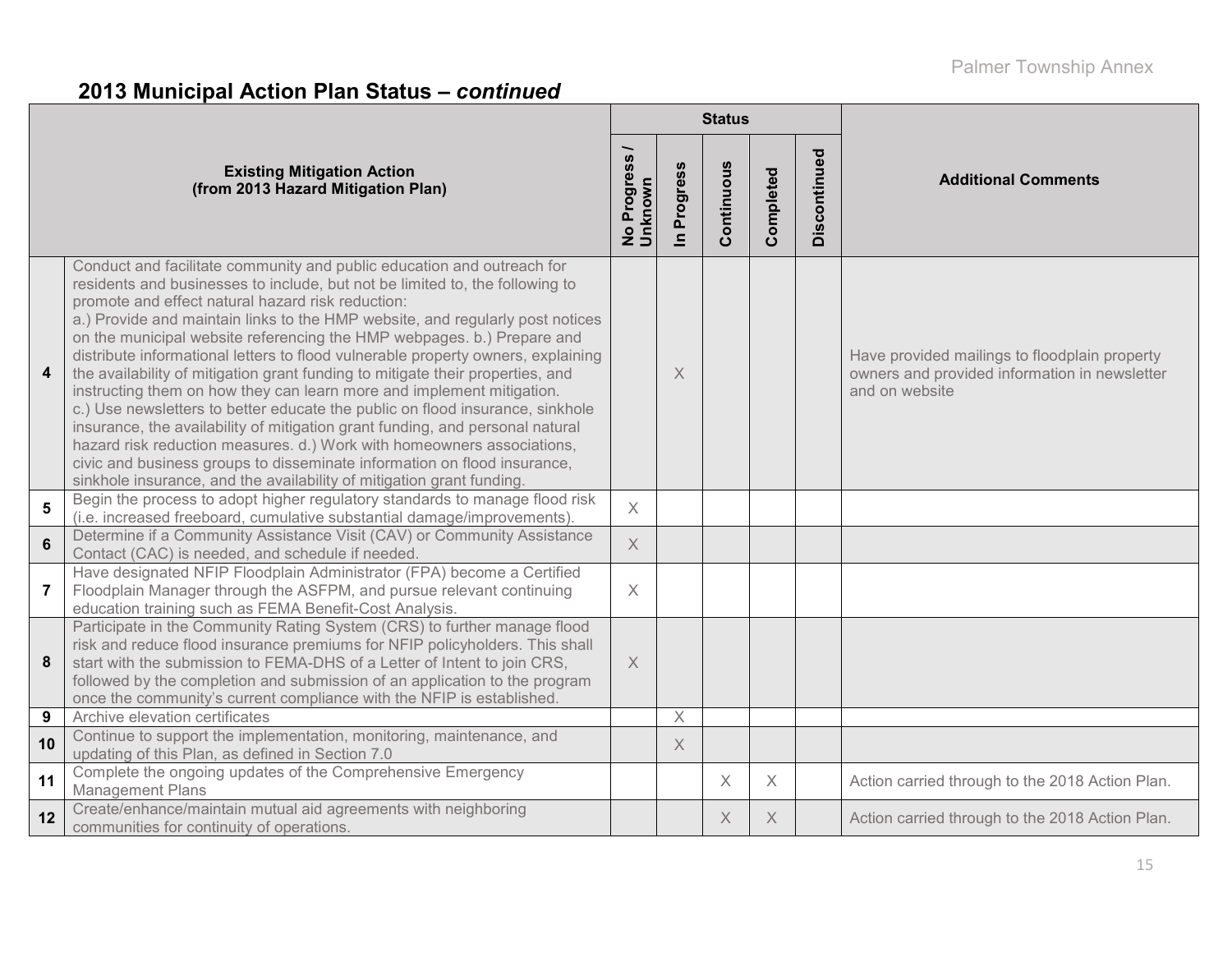#### **2013 Municipal Action Plan Status –** *continued*

|    |                                                                                                                                                                                                                                                                                         |                       |   | <b>Status</b> |           |                  |                            |
|----|-----------------------------------------------------------------------------------------------------------------------------------------------------------------------------------------------------------------------------------------------------------------------------------------|-----------------------|---|---------------|-----------|------------------|----------------------------|
|    | <b>Existing Mitigation Action</b><br>(from 2013 Hazard Mitigation Plan)                                                                                                                                                                                                                 | Progres<br><u>cuy</u> | ත | Continuo      | Completed | ontinued<br>Disc | <b>Additional Comments</b> |
| 13 | Identify and develop agreements with entities that can provide support with<br>FEMA/PEMA paperwork after disasters; qualified damage assessment<br>personnel - Improve post- disaster capabilities - damage assessment;<br>FEMA/PEMA paperwork compilation, submissions, record-keeping | $\times$              |   |               |           |                  |                            |
| 14 | Work with regional agencies (i.e. County and PEMA) to help develop<br>damage assessment capabilities at the local level through such things as<br>training programs, certification of qualified individuals (e.g. code officials,<br>floodplain managers, engineers).                   | $\times$              |   |               |           |                  |                            |

#### **Notes:**

**1.** Actions not carried through to the 2018 Action Plan are so noted.

**2.** To maintain National Flood Insurance Program (NFIP) compliance, actions related to the NFIP were carried through to the 2018 Action Plan even if identified by the municipality as completed.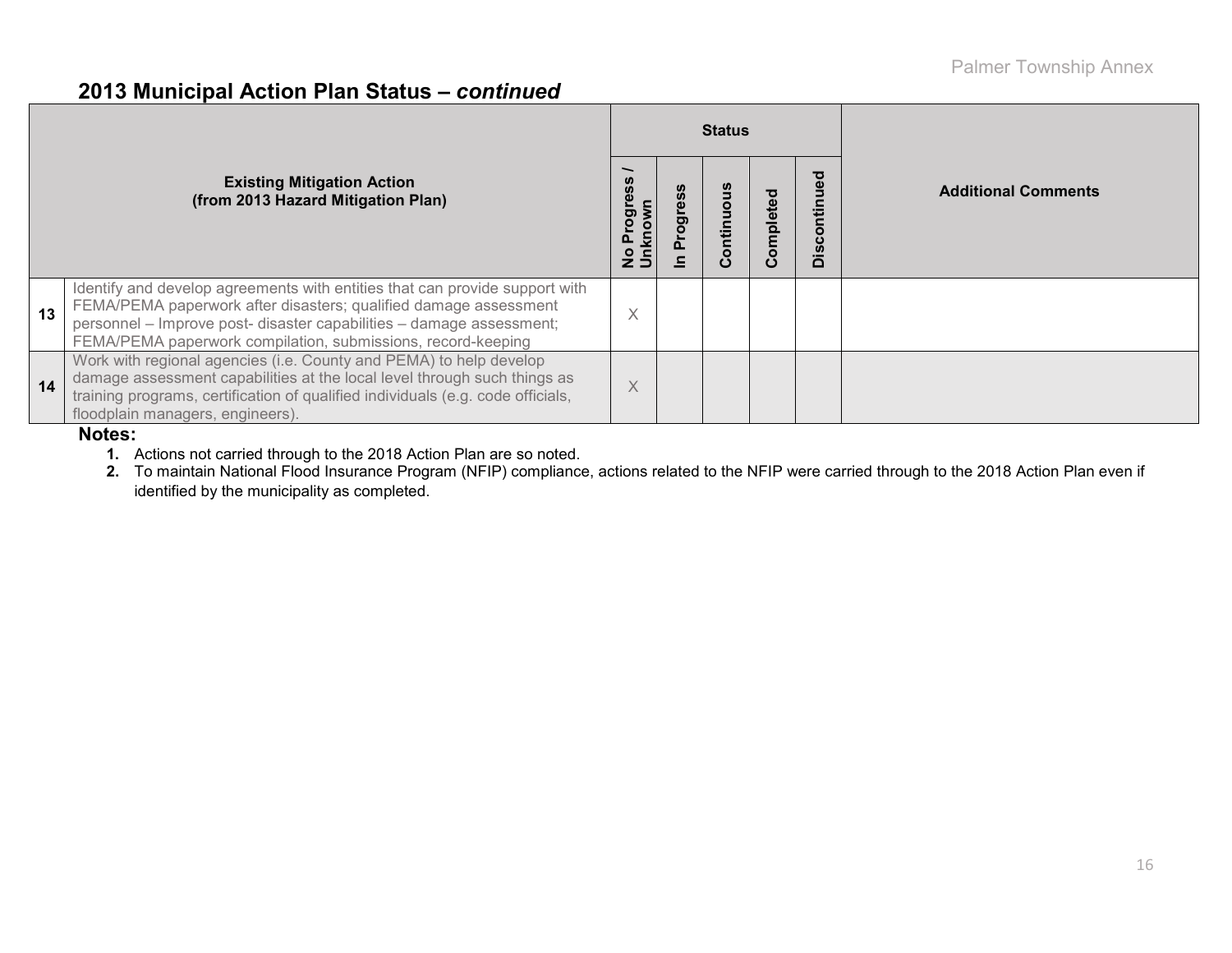# **2018 Mitigation Action Plan**

|              | <b>Mitigation Action</b>                                                                                                                                                                                                                                                                                                                                                                                                                                                                                                                                                                                                     | <b>Mitigation</b><br><b>Technique</b><br>Category | Hazard(s)<br><b>Addressed</b>                              | <b>Priority</b><br>(H/M/L) | <b>Estimated</b><br>Cost | <b>Potential</b><br><b>Funding</b>                                                           | Lead<br>Agency /<br><b>Department</b>                     | Implementation<br><b>Schedule</b> | <b>Applies to New</b><br>and $/$ or<br><b>Existing</b><br><b>Structures</b> |
|--------------|------------------------------------------------------------------------------------------------------------------------------------------------------------------------------------------------------------------------------------------------------------------------------------------------------------------------------------------------------------------------------------------------------------------------------------------------------------------------------------------------------------------------------------------------------------------------------------------------------------------------------|---------------------------------------------------|------------------------------------------------------------|----------------------------|--------------------------|----------------------------------------------------------------------------------------------|-----------------------------------------------------------|-----------------------------------|-----------------------------------------------------------------------------|
| $\mathbf{1}$ | Retrofit structures located in hazard-<br>prone areas to protect structures from<br>future damage, with repetitive loss &<br>severe repetitive loss properties as<br>priority. Specifically identified are the<br>following:<br>- Tatamy Road near Bushkill Creek<br>Phase 1: Identify appropriate<br>candidates for retrofitting based on<br>cost- effectiveness versus relocation.<br>Phase 2: Where retrofitting is<br>determined to be a viable option, work<br>with property owners toward<br>implementation of that action based<br>on available funding from FEMA and<br>local match availability.                    | Structural<br>Project                             | Flood,<br>Windstorm/<br>Tornado,<br>Winter<br><b>Storm</b> | Low                        | High                     | <b>FEMA</b><br>Mitigation<br>Grant<br>Programs<br>and<br>property<br>owner for<br>cost share | Municipality<br>with support<br>from PEMA,<br><b>FEMA</b> | Long-term DOF                     | Existing                                                                    |
| $\mathbf{2}$ | Purchase, or relocate structures<br>located in hazard- prone areas to<br>protect structures from future<br>damage, with repetitive loss & severe<br>repetitive loss properties as priority.<br>Specifically identified are the<br>following:<br>- Stocker Mill Road near Bushkill<br>Creek Phase 1: Identify appropriate<br>candidates for relocation based on<br>cost-effectiveness versus retrofitting.<br>Phase 2: Where relocation is<br>determined to be a viable option, work<br>with property owners toward<br>implementation of that action based<br>on available funding from FEMA and<br>local match availability. | Structural<br>Project                             | Flood                                                      | Low                        | High                     | <b>FEMA</b><br>Mitigation<br>Grant<br>Programs<br>and local<br>budget for<br>cost share      | Municipality<br>with support<br>from PEMA,<br><b>FEMA</b> | Long-term DOF                     | Existing                                                                    |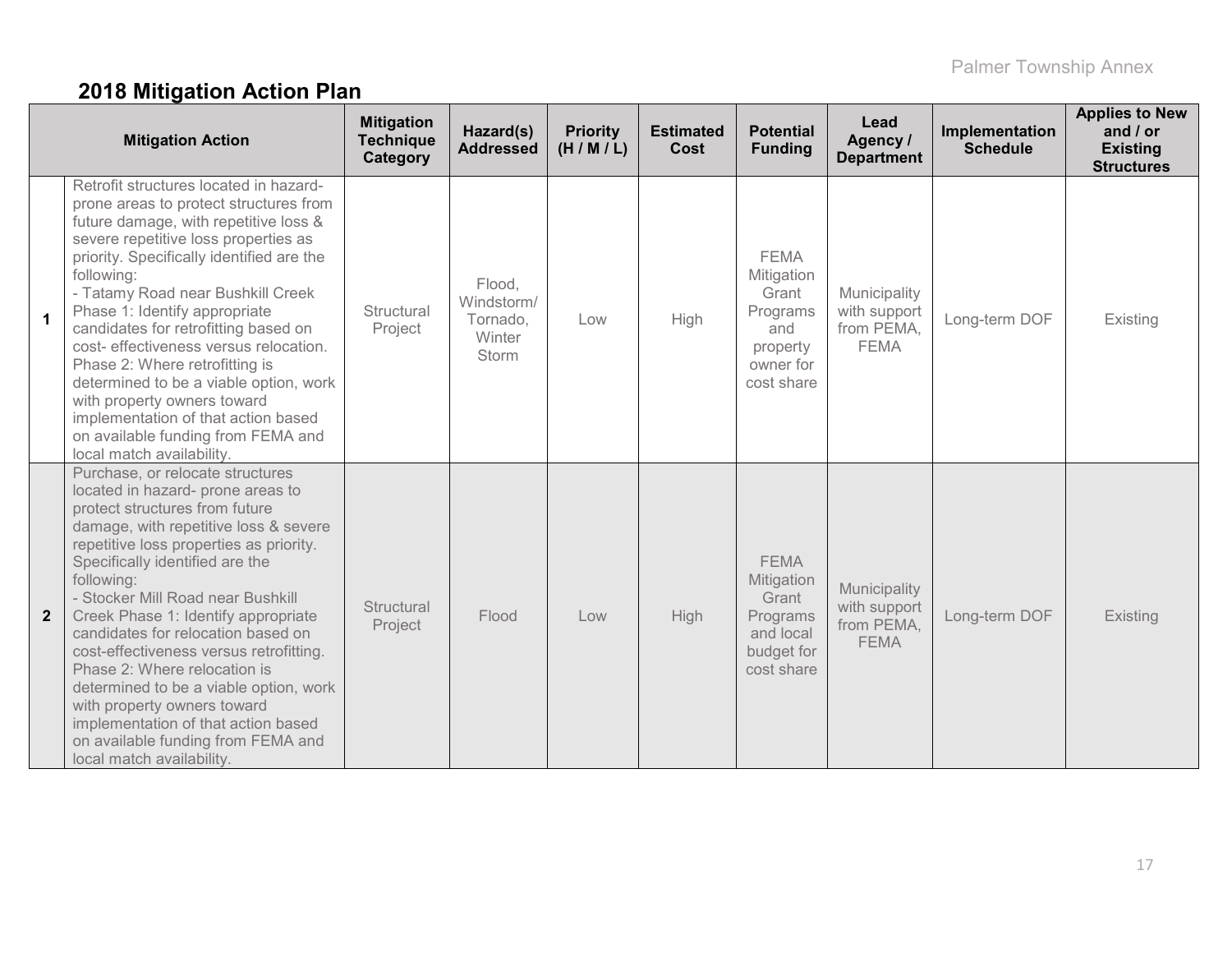|   | <b>Mitigation Action</b>                                                                                                                                                                                                                                                                                                                                                                                                                                                                                                                        | <b>Mitigation</b><br><b>Technique</b><br>Category       | Hazard(s)<br><b>Addressed</b>                       | <b>Priority</b><br>(H/M/L) | <b>Estimated</b><br>Cost | <b>Potential</b><br><b>Funding</b> | <b>Lead Agency</b><br>/ Department                                                                         | Implementation<br><b>Schedule</b> | <b>Applies to New</b><br>and $/$ or<br><b>Existing</b><br><b>Structures</b> |
|---|-------------------------------------------------------------------------------------------------------------------------------------------------------------------------------------------------------------------------------------------------------------------------------------------------------------------------------------------------------------------------------------------------------------------------------------------------------------------------------------------------------------------------------------------------|---------------------------------------------------------|-----------------------------------------------------|----------------------------|--------------------------|------------------------------------|------------------------------------------------------------------------------------------------------------|-----------------------------------|-----------------------------------------------------------------------------|
| 3 | Maintain compliance with & good-<br>standing in the NFIP including<br>adoption & enforcement of floodplain<br>management requirements (e.g.<br>regulating all new & substantially<br>improved construction in Special<br>Hazard Flood Areas), floodplain<br>identification & mapping, & flood<br>insurance outreach to the<br>community. Further, continue to<br>meet and/or exceed the minimum<br>NFIP standards & criteria through<br>the following NFIP- related continued<br>compliance actions identified as<br>Initiatives 4a-4d (below). | Planning<br>Mechanisms,<br>Education<br>and<br>Outreach | Flood.<br>Windstorm/<br>Tornado,<br>Winter<br>Storm | <b>High</b>                | Low -<br><b>Medium</b>   | Local<br><b>Budget</b>             | Municipality<br>(via NFIP<br>Floodplain<br>Administrator)<br>with support<br>from PEMA,<br><b>ISO FEMA</b> | Ongoing                           | New &<br>Existing                                                           |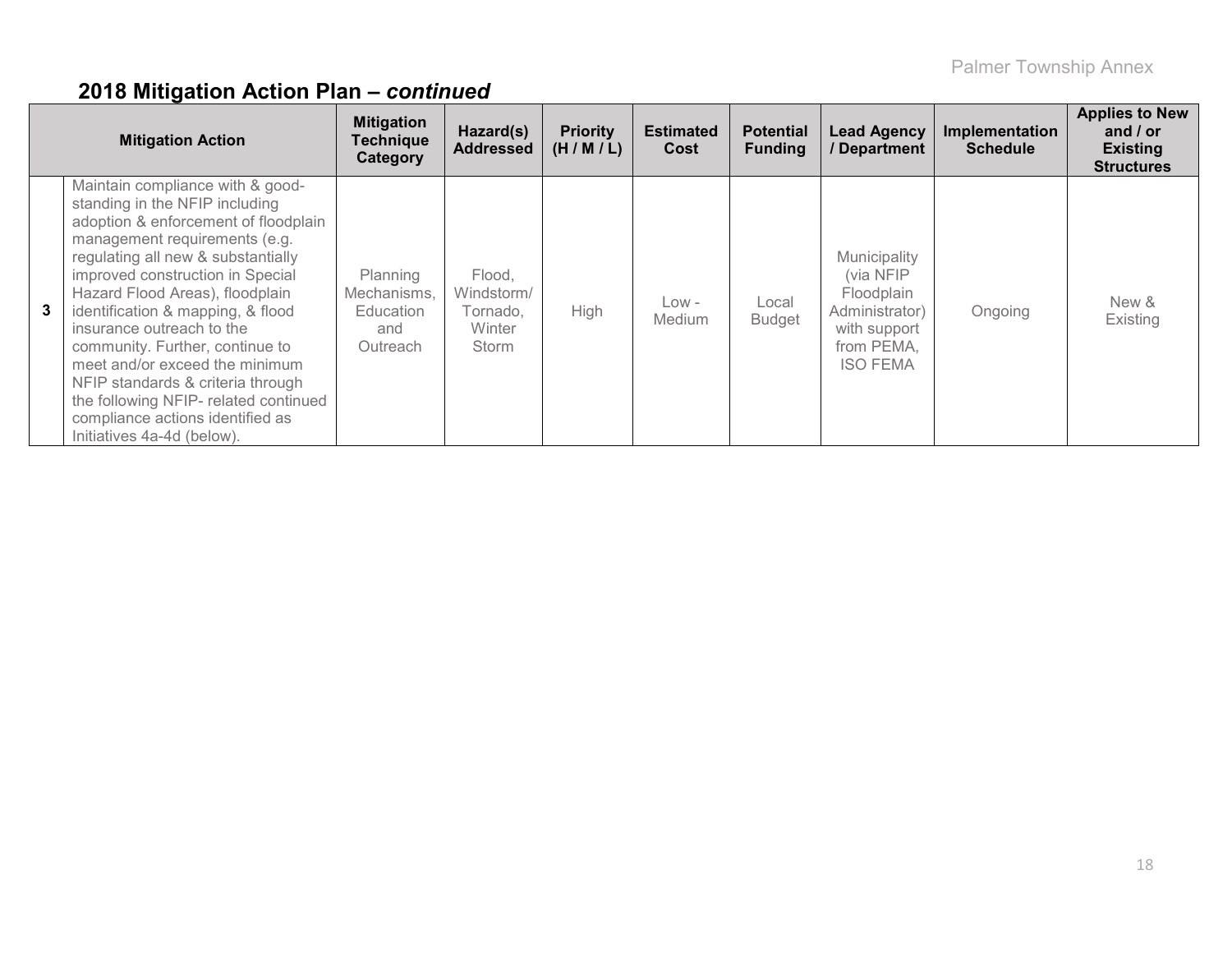|                         | <b>Mitigation Action</b>                                                                                                                                                                                                                                                                                                                                                                                                                                                                                                                                                                                                                                                                                                                                                                                                                                                                                                                                                                                                                        | <b>Mitigation</b><br><b>Technique</b><br>Category       | Hazard(s)<br><b>Addressed</b>                       | <b>Priority</b><br>(H/M/L) | <b>Estimated</b><br>Cost | <b>Potential</b><br><b>Funding</b> | <b>Lead Agency</b><br>/ Department                                       | Implementation<br><b>Schedule</b> | <b>Applies to New</b><br>and $/$ or<br><b>Existing</b><br><b>Structures</b> |
|-------------------------|-------------------------------------------------------------------------------------------------------------------------------------------------------------------------------------------------------------------------------------------------------------------------------------------------------------------------------------------------------------------------------------------------------------------------------------------------------------------------------------------------------------------------------------------------------------------------------------------------------------------------------------------------------------------------------------------------------------------------------------------------------------------------------------------------------------------------------------------------------------------------------------------------------------------------------------------------------------------------------------------------------------------------------------------------|---------------------------------------------------------|-----------------------------------------------------|----------------------------|--------------------------|------------------------------------|--------------------------------------------------------------------------|-----------------------------------|-----------------------------------------------------------------------------|
| $\overline{\mathbf{4}}$ | Conduct and facilitate community &<br>public education & outreach for<br>residents & businesses to include,<br>but not be limited to, the following to<br>promote & effect natural hazard risk<br>reduction:<br>a.) Provide & maintain links to the<br>HMP website, & regularly post<br>notices on the municipal website<br>referencing the HMP webpages.<br>b.) Prepare & distribute informational<br>letters to flood vulnerable property<br>owners, explaining the availability of<br>mitigation grant funding to mitigate<br>their properties, & instructing them<br>on how they can learn more &<br>implement mitigation.<br>c.) Use newsletters to better educate<br>the public on flood insurance,<br>sinkhole insurance, the availability of<br>mitigation grant funding, & personal<br>natural hazard risk reduction<br>measures.<br>d.) Work with homeowners'<br>associations, civic & business<br>groups to disseminate information on<br>flood insurance, sinkhole insurance,<br>& the availability of mitigation grant<br>funding. | Education<br>and<br><b>Outreach</b>                     | All Hazards                                         | <b>High</b>                | Low-<br>Medium           | Municipal<br><b>Budget</b>         | Municipality<br>with support<br>from Planning<br>Partners,<br>PEMA, FEMA | Short                             | N/A                                                                         |
| 5                       | Begin and/or continue the process to<br>adopt higher regulatory standards to<br>manage flood risk (i.e. increased<br>freeboard, cumulative substantial<br>damage/improvements).                                                                                                                                                                                                                                                                                                                                                                                                                                                                                                                                                                                                                                                                                                                                                                                                                                                                 | Planning<br>Mechanisms,<br>Education<br>and<br>Outreach | Flood,<br>Windstorm/<br>Tornado,<br>Winter<br>Storm | Medium                     | Low                      | Municipal<br><b>Budget</b>         | Municipality<br>with support<br>from PEMA,<br><b>FEMA</b>                | Short                             | New &<br>Existing                                                           |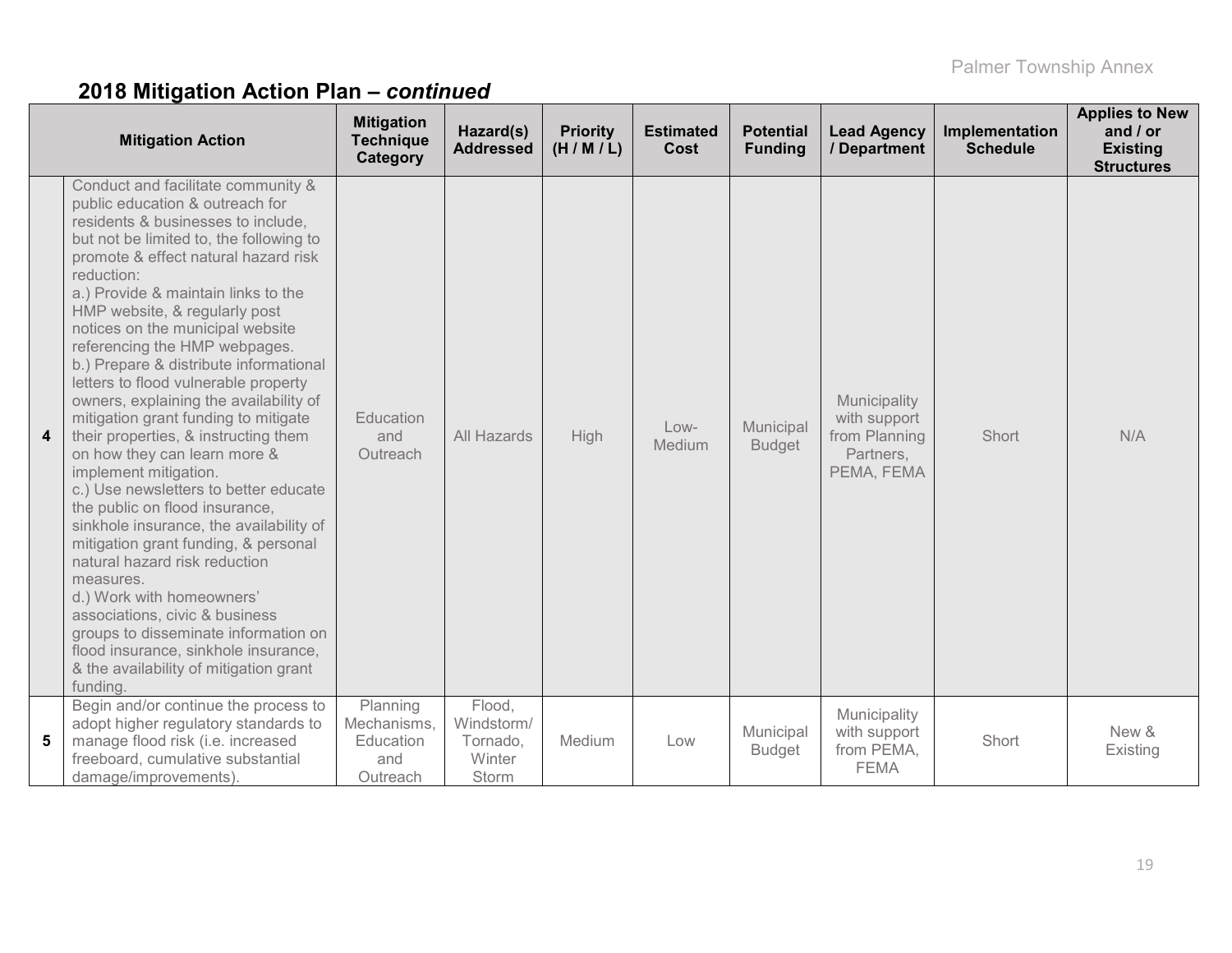|                | <b>Mitigation Action</b>                                                                                                                                                                                                                                                                                                                                                                                     | <b>Mitigation</b><br><b>Technique</b><br>Category | Hazard(s)<br><b>Addressed</b>                              | <b>Priority</b><br>(H/M/L) | <b>Estimated</b><br>Cost | <b>Potential</b><br><b>Funding</b> | <b>Lead Agency</b><br>/ Department                                                      | Implementation<br><b>Schedule</b> | <b>Applies to New</b><br>and $/$ or<br><b>Existing</b><br><b>Structures</b> |
|----------------|--------------------------------------------------------------------------------------------------------------------------------------------------------------------------------------------------------------------------------------------------------------------------------------------------------------------------------------------------------------------------------------------------------------|---------------------------------------------------|------------------------------------------------------------|----------------------------|--------------------------|------------------------------------|-----------------------------------------------------------------------------------------|-----------------------------------|-----------------------------------------------------------------------------|
| 6              | Determine if a Community<br>Assistance Visit (CAV) or<br><b>Community Assistance Contact</b><br>(CAC) is needed, and schedule if<br>needed.                                                                                                                                                                                                                                                                  | Education<br>and<br>Outreach                      | Flood,<br>Windstorm/<br>Tornado,<br>Winter<br>Storm        | Medium                     | Low                      | Municipal<br><b>Budget</b>         | <b>NFIP</b><br>Floodplain<br>Administrator<br>with support<br>from PADEP,<br>PEMA, FEMA | Short (year 1)                    | N/A                                                                         |
| $\overline{7}$ | Have designated NFIP Floodplain<br>Administrator (FPA) become a<br>Certified Floodplain Manager<br>through the ASFPM and/or pursue<br>relevant continuing education<br>training such as FEMA Benefit-Cost<br>Analysis.                                                                                                                                                                                       | Education<br>and<br>Outreach                      | Flood,<br>Windstorm/<br>Tornado.<br>Winter<br>Storm        | Low                        | Low                      | Municipal<br><b>Budget</b>         | <b>NFIP</b><br>Floodplain<br>Administrator                                              | Short (DOF)                       | N/A                                                                         |
| 8              | Participate in the Community Rating<br>System (CRS) to further manage<br>flood risk and reduce flood insurance<br>premiums for NFIP policyholders.<br>This shall start with the submission<br>to FEMA-DHS of a Letter of Intent to<br>join CRS, followed by the completion<br>and submission of an application to<br>the program once the community's<br>current compliance with the NFIP is<br>established. | Education<br>and<br>Outreach                      | Flood,<br>Windstorm/<br>Tornado.<br>Winter<br><b>Storm</b> | <b>Medium</b>              | Low                      | Municipal<br><b>Budget</b>         | <b>NFIP</b><br>Floodplain<br>Administrator<br>with support<br>from PADEP,<br>PEMA, FEMA | Short (year 1)                    | <b>NA</b>                                                                   |
| 9              | Obtain and archive elevation<br>certificates for NFIP compliance.                                                                                                                                                                                                                                                                                                                                            | Education<br>and<br>Outreach                      | Flood,<br>Windstorm/<br>Tornado.<br>Winter<br>Storm        | Low                        | Low                      | Local<br><b>Budget</b>             | <b>NFIP</b><br>Floodplain<br>Administrator                                              | On-going                          | <b>NA</b>                                                                   |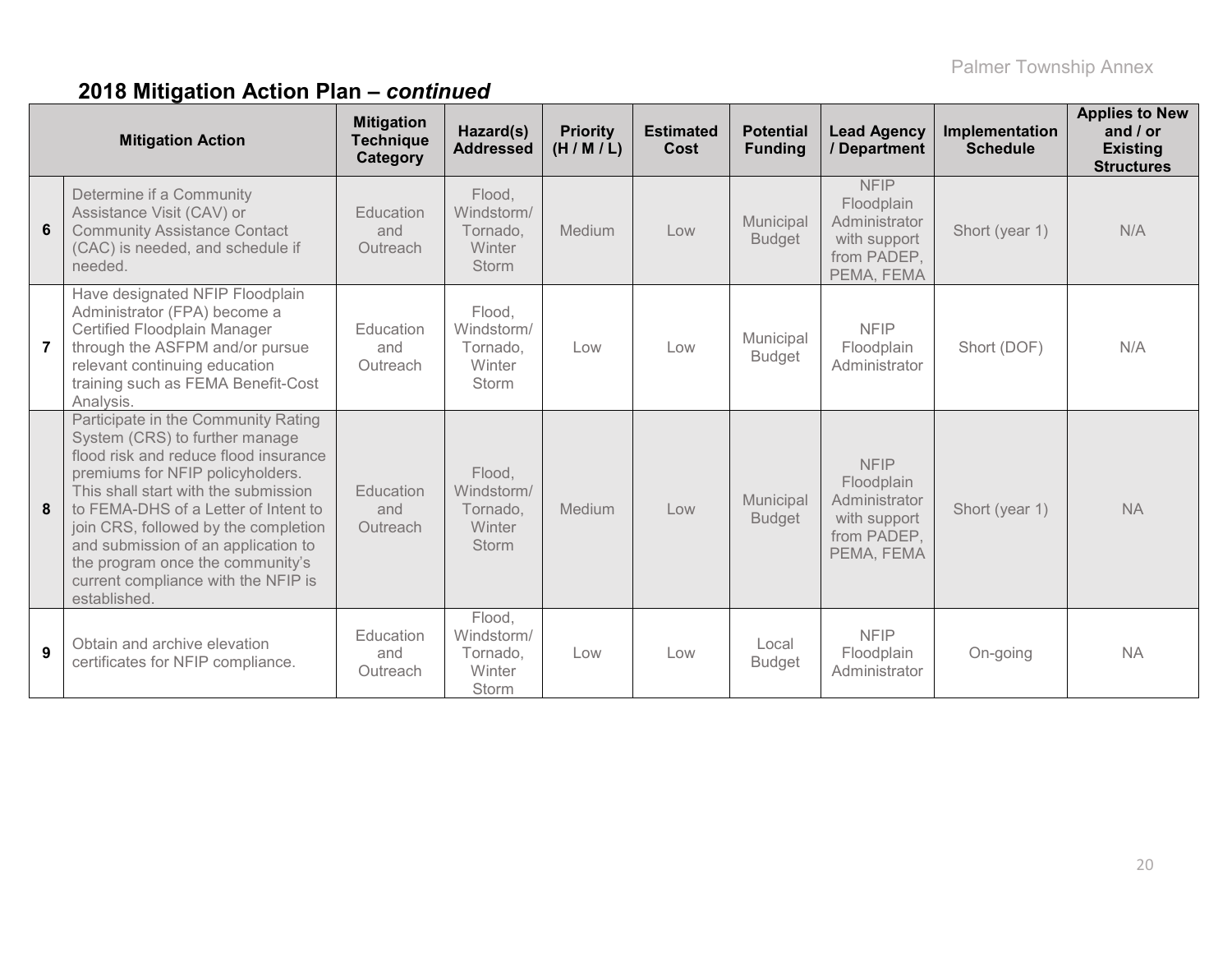|    | <b>Mitigation Action</b>                                                                                                                                                                                                                                                          | <b>Mitigation</b><br><b>Technique</b><br>Category       | Hazard(s)<br><b>Addressed</b> | <b>Priority</b><br>(H/M/L) | <b>Estimated</b><br>Cost                  | <b>Potential</b><br><b>Funding</b>                                                                    | <b>Lead Agency</b><br>/ Department                                                                                                                                           | Implementation<br><b>Schedule</b> | <b>Applies to New</b><br>and $/$ or<br><b>Existing</b><br><b>Structures</b> |
|----|-----------------------------------------------------------------------------------------------------------------------------------------------------------------------------------------------------------------------------------------------------------------------------------|---------------------------------------------------------|-------------------------------|----------------------------|-------------------------------------------|-------------------------------------------------------------------------------------------------------|------------------------------------------------------------------------------------------------------------------------------------------------------------------------------|-----------------------------------|-----------------------------------------------------------------------------|
| 10 | Continue to support the<br>implementation, monitoring,<br>maintenance, and updating of this<br>Plan, as defined in Section 7.0                                                                                                                                                    | Planning<br>Mechanisms                                  | All Hazards                   | <b>High</b>                | $Low - High$<br>(for<br>5-year<br>update) | Local<br>Budget,<br>possibly<br><b>FEMA</b><br>Mitigation<br>Grant<br>Funding<br>for 5-year<br>update | Municipality<br>(via mitigation<br>planning<br>point of<br>contacts) with<br>support from<br>Planning<br>Partners<br>(through their<br>Points of<br>Contact),<br><b>PEMA</b> | Ongoing                           | New &<br>Existing                                                           |
| 11 | Complete the ongoing updates of the<br><b>Comprehensive Emergency</b><br><b>Management Plans</b>                                                                                                                                                                                  | Planning<br>Mechanisms                                  | All Hazards                   | High                       | Low                                       | Local<br><b>Budget</b>                                                                                | Municipality<br>with support<br>from PEMA                                                                                                                                    | Ongoing                           | New &<br>Existing                                                           |
| 12 | Create/enhance/maintain mutual aid<br>agreements with neighboring<br>communities for continuity of<br>operations.                                                                                                                                                                 | Planning<br>Mechanisms,<br>Education<br>and<br>Outreach | All Hazards                   | High                       | Low                                       | Local<br><b>Budget</b>                                                                                | Municipality<br>with support<br>from<br>Surrounding<br>municipalities<br>and County                                                                                          | Ongoing                           | New &<br>Existing                                                           |
| 13 | Develop and maintain capabilities to<br>process FEMA/PEMA paperwork<br>after disasters; qualified damage<br>assessment personnel - Improve<br>post-disaster capabilities - damage<br>assessment; FEMA/PEMA<br>paperwork compilation, submissions,<br>record keeping.              | Education<br>and<br>Outreach                            | All Hazards                   | Medium                     | Medium                                    | Local<br>budget                                                                                       | Municipality<br>with support<br>from County,<br>PEMA, FEMA                                                                                                                   | Short                             | N/A                                                                         |
| 14 | Work with regional agencies (i.e.<br>County and PEMA) to help develop<br>damage assessment capabilities at<br>the local level through such things as<br>training programs, certification of<br>qualified individuals (e.g.<br>Code officials, floodplain managers,<br>engineers). | Education<br>and<br>Outreach                            | All Hazards                   | Medium                     | Medium                                    | Local<br>budget,<br><b>FEMA</b><br><b>HMA</b><br>grant<br>programs                                    | Municipality<br>with support<br>from County,<br><b>PEMA</b>                                                                                                                  | Short - Long-<br>term DOF         | N/A                                                                         |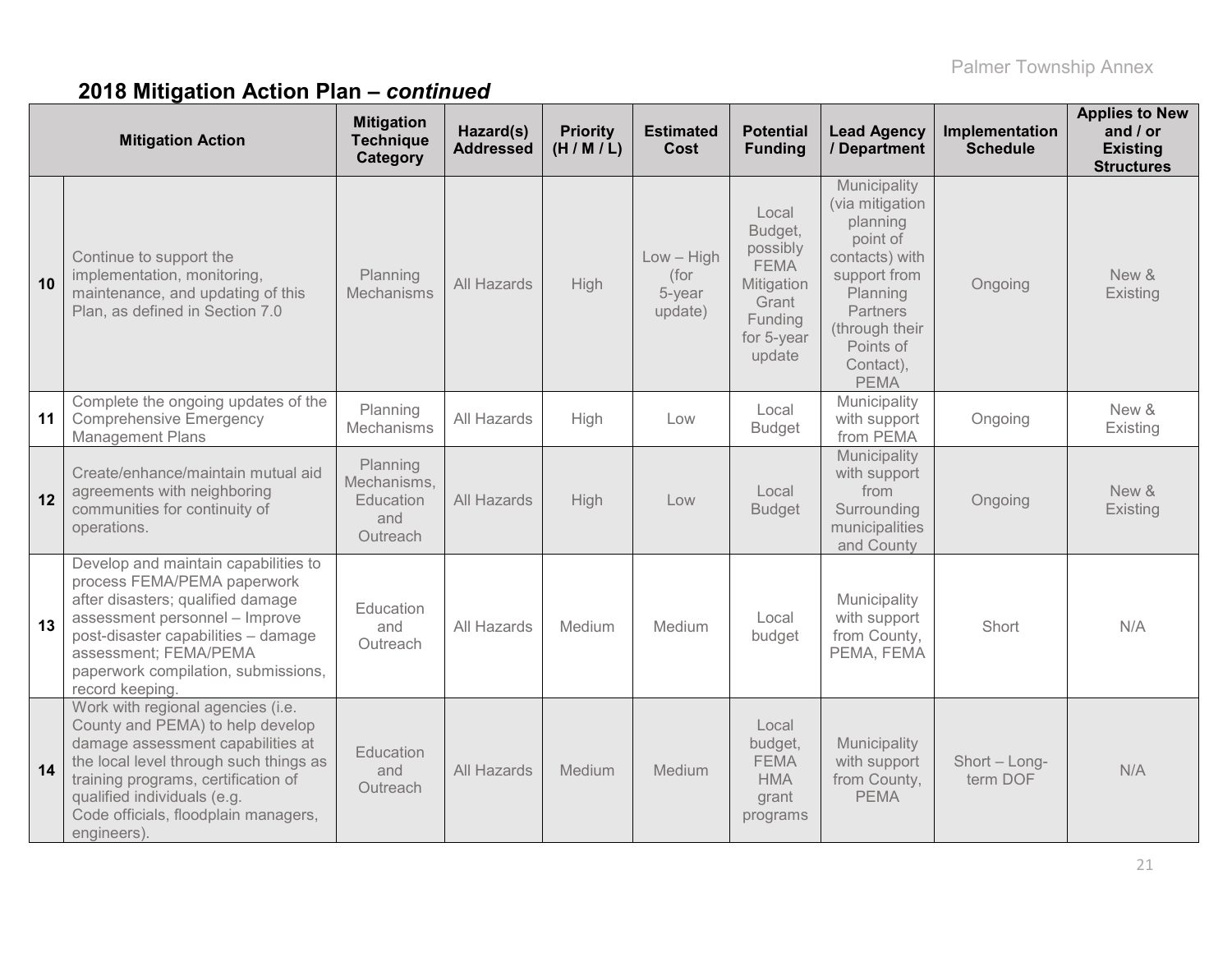| <b>Mitigation Action</b>                                                                                                                                                                                                                                                                                                                                                                                                                          | <b>Mitigation</b><br><b>Technique</b><br>Category | Hazard(s)<br><b>Addressed</b>                                   | <b>Priority</b><br>(H/M/L) | <b>Estimated</b><br>Cost | <b>Potential</b><br><b>Funding</b>                                            | Lead<br>Agency /<br><b>Department</b>                                 | Implementation<br><b>Schedule</b> | <b>Applies to</b><br>New and / or<br><b>Existing</b><br><b>Structures</b> |
|---------------------------------------------------------------------------------------------------------------------------------------------------------------------------------------------------------------------------------------------------------------------------------------------------------------------------------------------------------------------------------------------------------------------------------------------------|---------------------------------------------------|-----------------------------------------------------------------|----------------------------|--------------------------|-------------------------------------------------------------------------------|-----------------------------------------------------------------------|-----------------------------------|---------------------------------------------------------------------------|
| Rewrite zoning ordinance and<br>update SALDO regulations in<br>15<br>accordance with newly adopted<br>Comprehensive Plan and Parks &<br>Open Space Plan                                                                                                                                                                                                                                                                                           | <b>Local Plans</b><br>and<br>Regulations          | Flood,<br>Sinkholes,<br>Environmental<br>Hazards /<br>Explosion | High                       | \$70,000                 | General<br>funds,<br>grants                                                   | Planning                                                              | One year                          | N/A                                                                       |
| Purchase and installation of<br>permanent, alternative power<br>source (IE: generator) for the<br>municipal building. The Municipal<br>Building is not only the central<br>location of government operations<br>16<br>for all residents within the<br>community but also houses/serves<br>as the Emergency Operations<br>Center (EOC) both during and after<br>weather / non-weather related<br>incidents.                                        | <b>Structure</b><br>and<br>Infrastructure         | <b>All Hazards</b>                                              | High                       | High                     | <b>FEMA</b><br>Mitigation<br>Grant<br>Programs,<br>Municipal<br><b>Budget</b> | Municipality<br>with support<br>from Local<br>and County<br><b>EM</b> | <b>Short Term</b>                 | New & Existing                                                            |
| Purchase and installation of<br>permanent, alternative power<br>source (IE: generator) for the<br>municipally owned Charles Chrin<br>Community Center. This facility<br>serves as the primary sheltering<br>17<br>location as well as a<br>heating/cooling/charging station for<br>the residents during and after any<br>weather / non-weather incidents.<br>Without power, the facility is unable<br>to provide adequate, necessary<br>services. | Structure<br>and<br>Infrastructure                | All Hazards                                                     | High                       | High                     | <b>FEMA</b><br>Mitigation<br>Grant<br>Programs,<br>Municipal<br><b>Budget</b> | Municipality<br>with support<br>from Local<br>and County<br>EM        | <b>Short Term</b>                 | New & Existing                                                            |
| Installation of a large, underground<br>public stormwater culvert system<br>parallel to existing culverts on<br>18<br>Meadow Avenue, Seip Avenue and<br>terminate along Nazareth Road.                                                                                                                                                                                                                                                            | <b>Structure</b><br>and<br>Infrastructure         | Flooding                                                        | High                       | <b>High</b>              | <b>FEMA</b><br>Mitigation<br>Grant<br>Programs,<br>Municipal<br><b>Budget</b> | Municipality<br>with support<br>from Local<br>and County<br><b>EM</b> | Long-Term<br>(3-years) DOF        | Existing                                                                  |